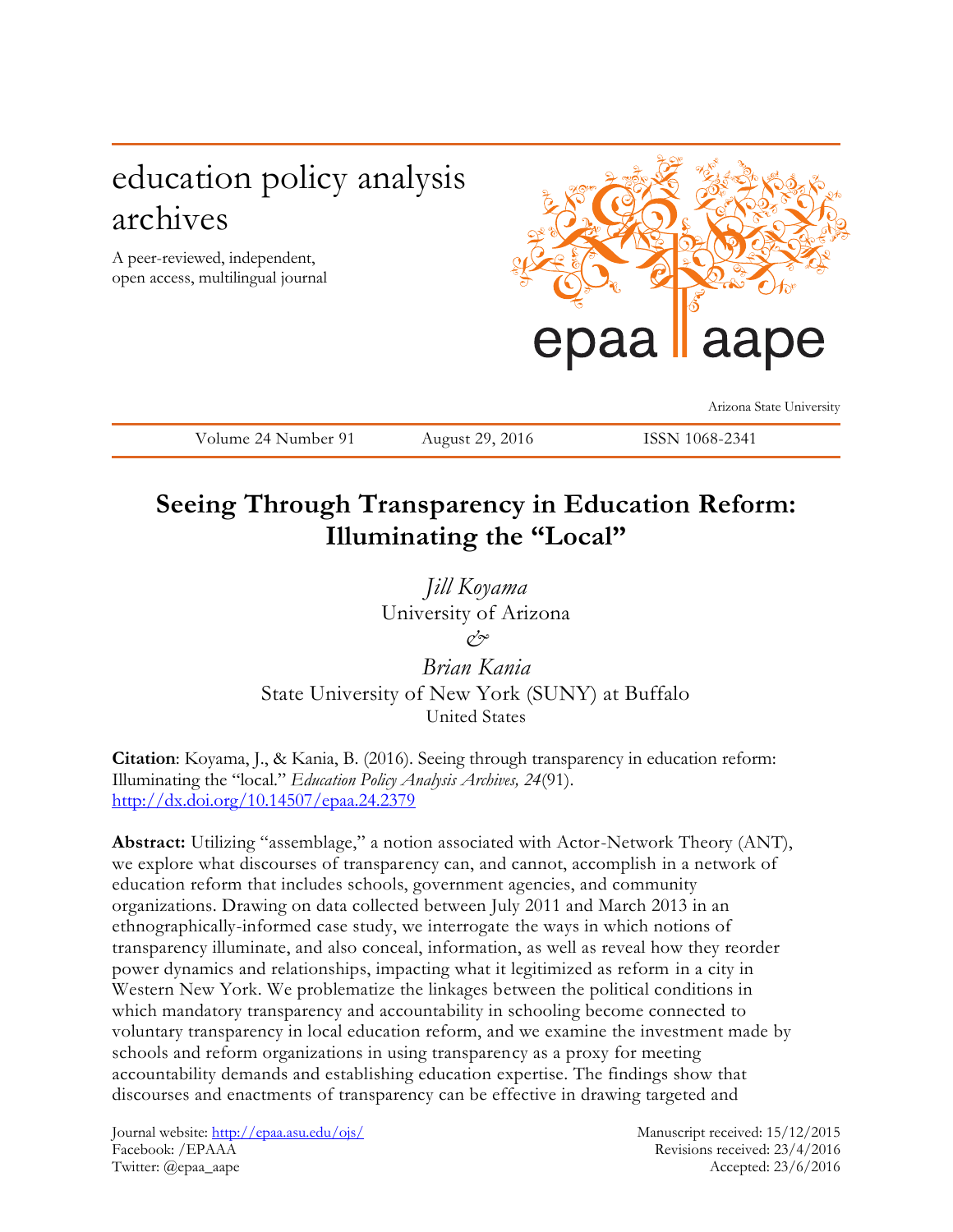repeated attention to select things, such as funding inequities. However, such discourses can also be utilized to obscure other issues, such as persistent disparities in academic achievement by race. When used synonymously with accountability, transparency can, and is, incorrectly positioned as an education solution. **Keywords**: transparency, networks, politics, reform

**Viendo a través de la transparencia las reformas educativas: Iluminando lo "local" Resumen:** Utilizando la noción de "ensamblaje", una idea asociada con la teoría de actores-red (ANT), exploramos lo que los discursos sobre la transparencia pueden, y no pueden, lograr en una red de reformas educativa que incluyen escuelas, agencias gubernamentales y organizaciones comunitarias. Sobre la base de datos recogidos entre julio de 2011 y marzo de 2013, en un estudio de casos etnográficos, interrogamos las formas en que las nociones de transparencia iluminan, y también ocultan, la información, así como revelan cómo se reordenan las dinámicas de poder y relaciones, impactando lo que se legitima como reforma en una ciudad en el oeste de Nueva York. Problematizamos los vínculos entre condicionamientos políticos que hacen que modelos de transparencia y rendición de cuentas obligatorios se conecten con modelos de transparencia voluntaria en reformas educativas locales. También examinamos las inversiones realizadas por las escuelas y las organizaciones de reforma en el uso de transparencia como un proxy para satisfacer las demandas de rendición de cuentas y el establecimiento de competencia educativa. Los resultados muestran que los discursos y las representaciones sobre transparencia pueden ser eficaces en focalizar la atención específicamente y repetidamente para seleccionar factores, tales como desigualdades de financiamiento. Sin embargo, este tipo de discursos se pueden utilizar también para ocultar otros problemas, tales como las disparidades persistentes en logros académicos por raza. La transparencia cuando se usa como sinónimo de rendición de cuentas, puede ser y es, colocada incorrectamente como una solución a los problemas educativos.

**Palabras clave:** transparencia; redes; política; reforma

**Vendo através de transparência reformas educacionais: Iluminando o "local" Resumo:** Usando a noção de "montagem", uma idéia associada com a teoria do ator-rede (ANT), nós exploramos o que os discursos sobre a transparência podem e não podem realizar em uma rede de reformas educacionais que incluem escolas, agências organizações governamentais e comunitárias. Com base em dados coletados entre julho de 2011 e março de 2013, em um estudo de casos etnográficamente, estamos interrogando as formas que iluminam os conceitos de transparência e também esconder a informação, e revelam como dinâmica reordenadas poder e relações, impactando o que é legitimada como a reforma em uma cidade em New York ocidental. Nós problematizar as relações entre as condições políticas que tornam os modelos de transparência e prestação de contas de contas obrigatórias para se conectar com os modelos de transparência voluntária em reformas educacionais locais. Também examinamos os investimentos feitos por escolas e organizações de reforma no uso de transparência como um proxy para atender às exigências de prestação de contas e o estabelecimento de uma concorrência educacional. Os resultados mostram que os discursos e representações sobre a transparência pode ser eficaz na focalização da atenção específica e repetidamente para selecionar fatores, tais como as desigualdades de financiamento. No entanto, esses discursos também pode ser usado para esconder outros problemas, tais como as disparidades persistentes no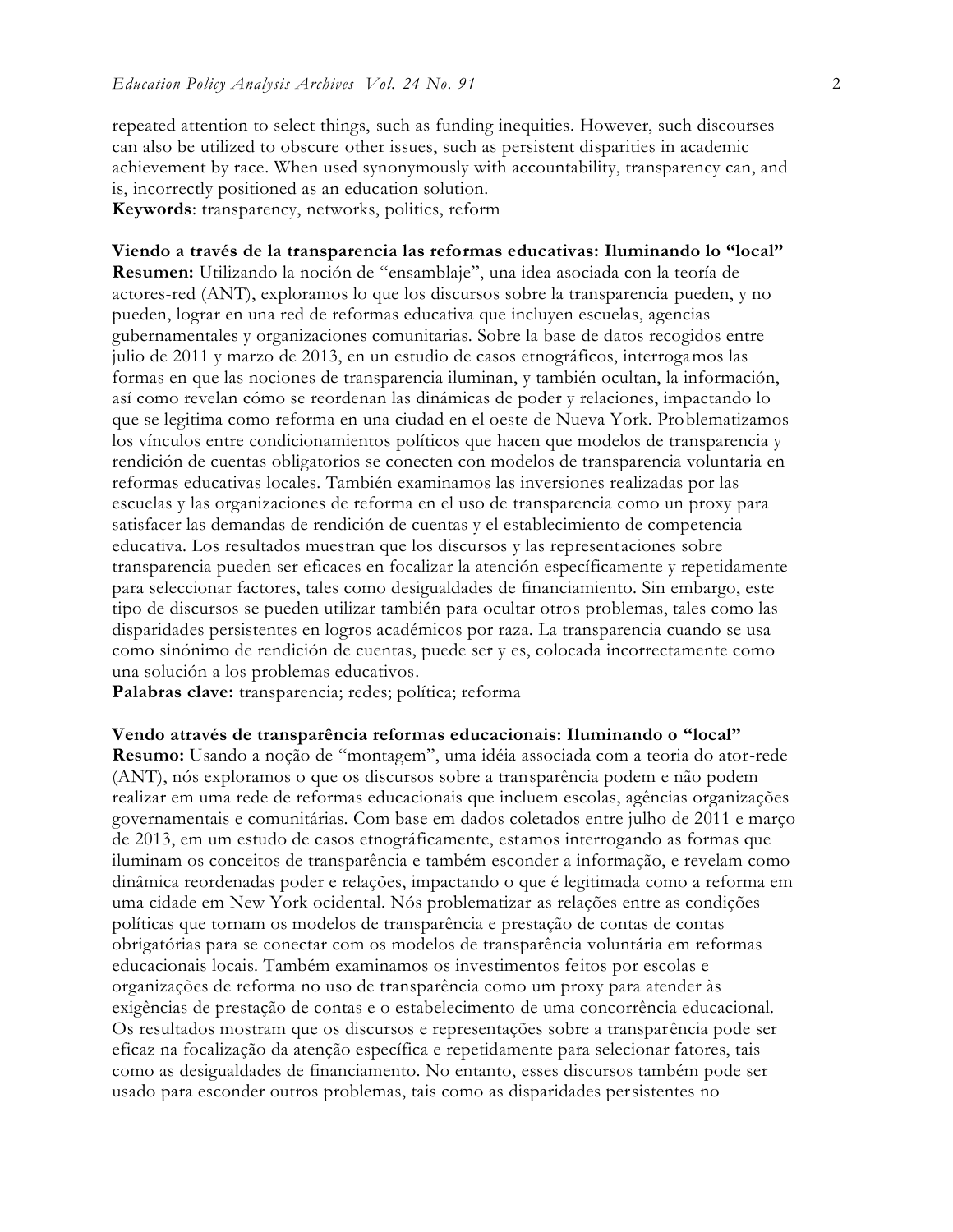$\overline{a}$ 

desempenho escolar por corrida. Transparência quando usado como sinônimo de prestação de contas, pode ser e está posicionado incorretamente como uma solução para os problemas educacionais.

**Palavras-chave:** transparência; redes; política; reforma

## **Introduction**

Contemporary education reform in the United States and abroad encompasses multifaceted attempts at situating, enacting, supporting, ignoring, subverting, and disrupting policy. It is often portrayed as an iteration of conservative values, with emphasis on choice, accountability, and privatization; however, complex networks of elected officials, think tanks, organizations, and foundations—with both conservative and progressive leanings—actually drive much reform. These new networks of change include "interdependent social relations—ranging from simple dyadic interactions to complex social divisions of labour" (Jessop, 2002, p.52)—in which policy advocacy work and local reform are situated with(in) and alongside traditional education and governance structures. In this "heterarchical governance" (Jessop, 2002), policy actors and organizations are not necessarily ranked, but rather new modalities and spatial assemblages between policy actors, organizations, and contexts emerge in patterns that can parallel, traverse, contain, or be subsumed by ranked orderings. This has become particularly evident in the U.S. Department of Education's deployment of linked policy, innovative competitive grant programs, and large-scale data production and tracking, which are geared toward performance outputs and accountability, and which facilitate a multiplicity of public-private collaborations.

Central to these networks of reform is the notion of "transparency."<sup>1</sup> In particular, the U.S. government, as an official policymaking body, harnesses the allure of transparency, as part of a broader discourse of choice and public participation, to reap support for federal education policy, initiatives, and programs. In what Fox (2007) describes as "proactive dissemination," the government makes certain information about its policy and programs available to the public, who are invited to provide input on the government reforms via limited open meetings and online communications. In turn, the policy and programs hold states, districts, schools, and individuals accountable to their practices by making the mandates for these practices transparent. Simultaneously, those situating themselves as "local" education activists, advocates, and reformers claim transparency as one of their key assets; they voluntarily provide certain kinds of information about their organizations and work to meet the public's zeal for evidence and data. Devices of transparency, used by official policy makers and activists, however, both illuminate and selectively partition visibility to obscure and conceal (Koyama & Kania, 2014; Strathern, 2000). Transparency is utilized by government entities, schools, and other organizations in education reform networks as an important political apparatus (Barry, 2006), controlling what is and is not shared, in what format and frequency, and by what authority.

Here, we ask: What does the discourse on transparency in education reform accomplish, and for whom? Specifically, we explore: In what ways are notions of transparency developed and enacted in one city's local education reform, and what do they accomplish? Utilizing "assemblage," a notion associated with Actor-Network Theory (ANT), we trace how various practices and performances of transparency are distributed across a network of education reform that includes schools, government agencies, and community reform organizations and individuals. Drawing on data collected between July 2011 and March 2013, we present a case study of a local education reform network that

<sup>&</sup>lt;sup>1</sup> On first use, words that invite controversy, and which we define or challenge, are italicized.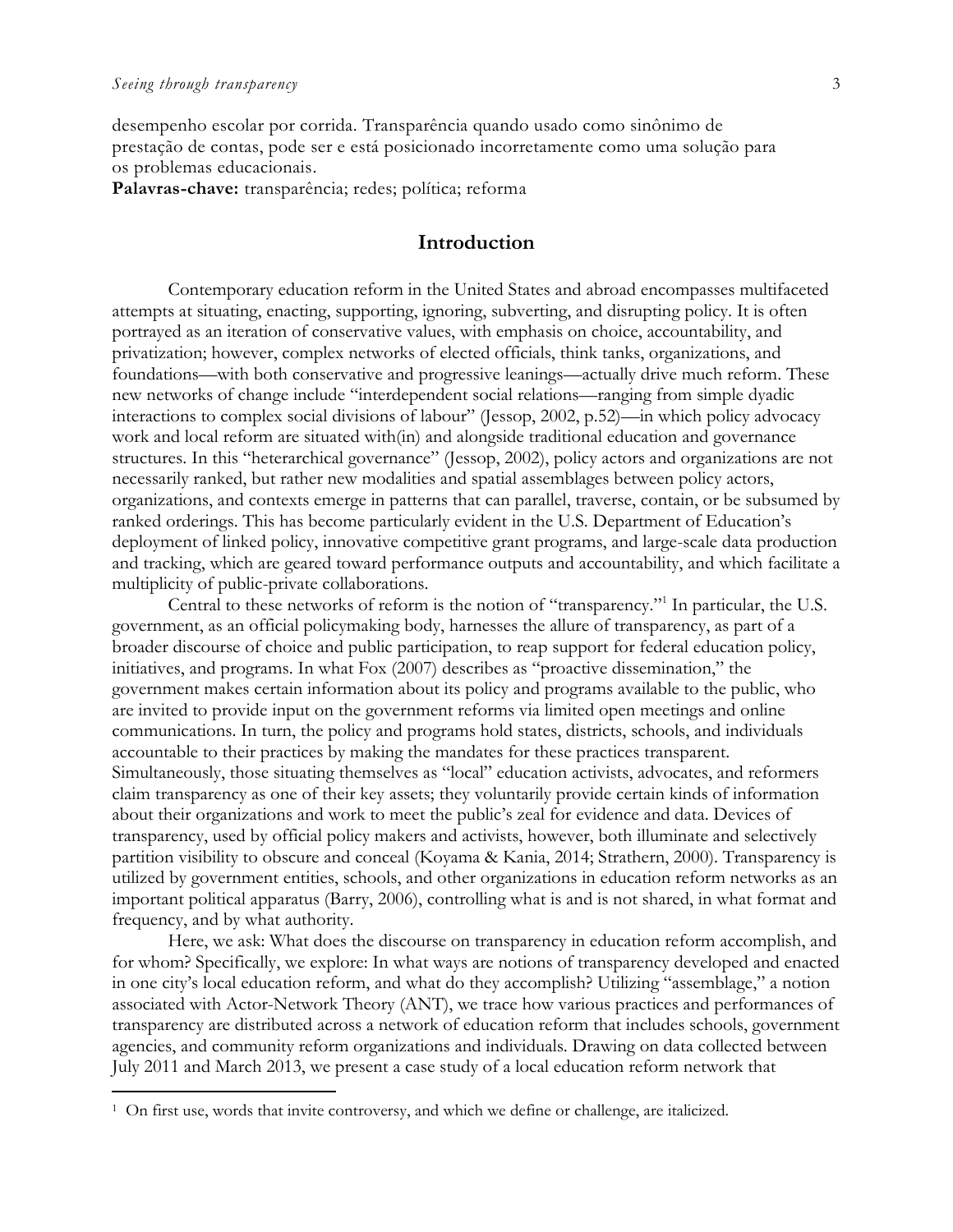emerged in a city in Western New York (WNY), which we refer to as "Wayside." We interrogate the ways in which concepts of transparency illuminate, and also conceal, information; our study reveals how they reorder power dynamics and relationships, impacting what it legitimized as education reform and diverting attention away from arguably more important issues in teaching and learning. We provide examples in which mandatory transparency and accountability in schooling and voluntary transparency in local education reform, are, themselves, rendered as solutions to pernicious schooling issues in Wayside, including within district racial segregation, low graduation rates, and high numbers of out of school detentions. We examine the investment made by schools and reform organization in using transparency as a representation for meeting accountability demands and establishing expertise in education.

Our interest in, and focus on, the use of transparency across an education reform network emerged from our initial aim to determine if local education reform in Wayside was actually local. Our early findings revealed that within the education reform network studied, actors made visible their WNY connections while concealing their linkages to state and national organizations that often conflicted with their local branding and their stated political orientations. They garnered endorsements and funding for their work by publically amplifying their city and regional associations, while obscuring, if not hiding, their linkages to New York City politics (which were often seen negatively by Waysiders) and national political organizations. However, as we demonstrate in this article, much of the reform was in fact, influenced, if not driven, by agendas, funding, and motivations originating outside of Wayside that, ironically, were hidden by clever uses of transparency and calls for local action.

Informed by the ways in which study participants operationally defined key terms, we refer to a "reformer" as one who actively works to change an aspect of society—in this study, education—and who is a member in a collective (organization, agency, group) that works for this change. An "activist," is one who uses direct, often confrontational action to oppose or support a cause, with the intention of changing political or social policy or processes. Again, here we are referring to education processes and policy. Broadly, "community," in this study, refers to a group of individuals who join together to achieve a shared goal. While many in the community share similar values, they do not necessarily agree on how to act, but aim for consensus. Members of the community may or may not reside within a shared geographic location; they may be connected only through online relationships. Conversely, we use "local" to refer to the Western New York (WNY) region.

#### **The WNY Context and Policy**

In the last two decades, at the federal level, and increasingly at the state level, significant shifts have occurred in how education policy is framed and in how solutions are constructed (McGuinn, 2012). The No Child Left Behind Act (NCLB), the 2002 reauthorization of the Elementary and Secondary Education Act (ESEA), served as the overarching federal legislation guiding the country's public education throughout our study. While other policies, such as Race to the Top (RTTT) and Investing in Innovation (I3), were intertwined with NCLB—particularly in their managerial emphasis on free-market structure, increased accountability, heightened efficiency, and open choice—they also signaled a shift in social policy to emerging discourses of social entrepreneurship, innovation, and information-based policy production, deployment, and evaluation.

Through smaller-scale initiatives such as Digital Promise and Pay for Success, and the creation of a new Federal Office of Social Innovation and Civic Participation, the Obama Administration has recalibrated the boundaries between social welfare, the public good, and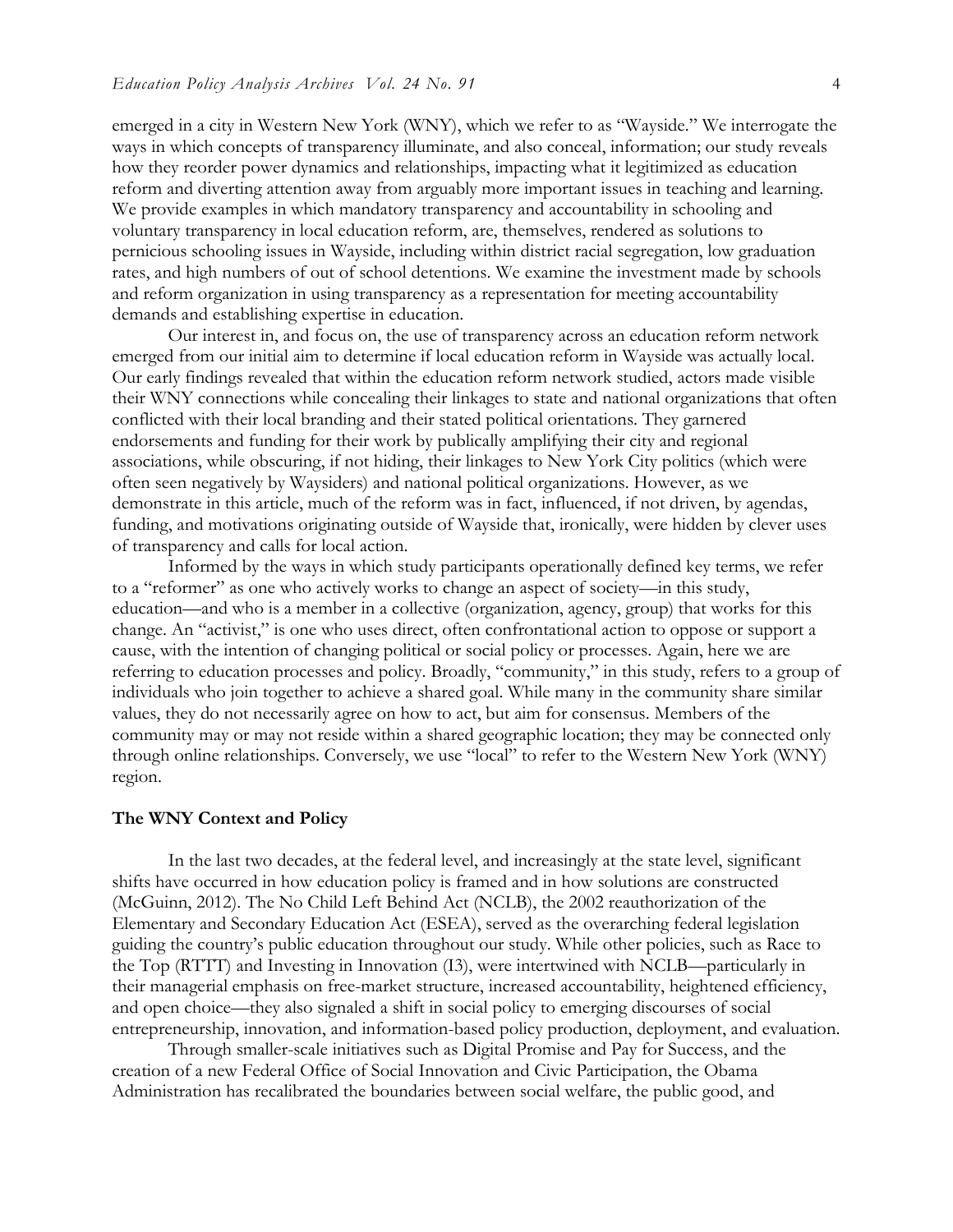entrepreneurial culture by creating a narrative cohesion between these new modalities and spatial arrangements of policy actors and commitments to re-energize civic engagement and participation. The Administration's new initiatives, centered on evidence and innovation, posit bottom-up civic engagement in policy—from citizens, universities, foundations, and entrepreneurs—alongside rigorous evaluation and accountability schemes of what works (Deese, 2014). These policies are not coherent strategies, but sets of trends (Ball, 2008), that emerge to proactively manage what policy makers see as macro-level shifts in economic cycles, including new forms of fluid borderless capital, global policy convergences, and economic competiveness. Innovation has been embedded within education reform through public education's increasing ties to economic development and capital investment.

New York State (NY), and specifically our geographic area of interest, Western New York (WNY), typify geographic areas where education reformers—most of whom claim to be local—are tightly connected to these narratives of federal reform. During the study (and prior to it, starting in 2009), alongside, and within, traditional policy channels, a great deal of what can be positioned as education reform began to blur the lines between the private and the public in the state and region. NY has one of the most prolific and active private contracting fields in the U.S., covering testing, data management, and charter schools (DiMartino & Scott, 2012), as well as an enormously extensive and well-connected reform community. The rise in reformer networks and private contracting coincided with the state securing a second round of Race to the Top (RTTT) funding (\$700 million) in 2010. As McGuinn (2012) argues, the instantiation of reform discourses through competitive grants like RTTT provided much needed political cover for the "tough political choices" that the reformers demanded at the state and local levels around such issues as Common Core Learning Standards, teacher evaluation systems, data-driven instruction and, most importantly, the power of teachers' unions.

 The adoption of RTTT, the NCLB flexibility waiver, and the reform agenda set forth by the governing NY Board of Regents created an active reform environment which generated, "as discourses do, subject positions, social relations and opportunities within policies [that produced] new kinds of actors, social interactions and institutions" (Ball, 2007, p. 2). Reform assemblages, as Ball (2010) notes, "involve processes of consensus building" (p. 155) and in NY this happened primarily through a *bricolage* of networked discourses, language, strategies, and affiliations. Connections in these emerging reform assemblages slid between statewide and national reform groups, parent organizations, civil rights groups, politicians, business leaders, and state agencies.

The Governor of NY, Andrew Cuomo, who began his administration with an aggressive education reform agenda, allocated monies to performance-based grants, championed teacher evaluation systems, and formed a NY Educational Reform Commission composed primarily from business, technology and new sector education agencies. Individuals with ties to the Commission moved across multiple state and national networks. For example, one of the state's official representatives on the Reform Commission, who worked for the national organization Democrats for Education Reform, returned to WNY to form Wayside Ed Reform, an organization designed to help foster the goals of RTTT. Identified by the Governor as a "rising star" two years later, she was appointed to a high-ranking position in New York's Department of Education (NYDOE) in 2011. Governor Cuomo also recently appointed the leader of Wayside Parent Coalition to a state level commission on common core curriculum. John King, former head of Uncommon Schools in NYC, became NY Secretary of Education in 2011. During the writing of this article, John King left this position and was named, in January 2015, as the Senior Advisor Delegated Duties of Deputy Secretary of Education, by President Obama. He has since become the U.S. Secretary of Education.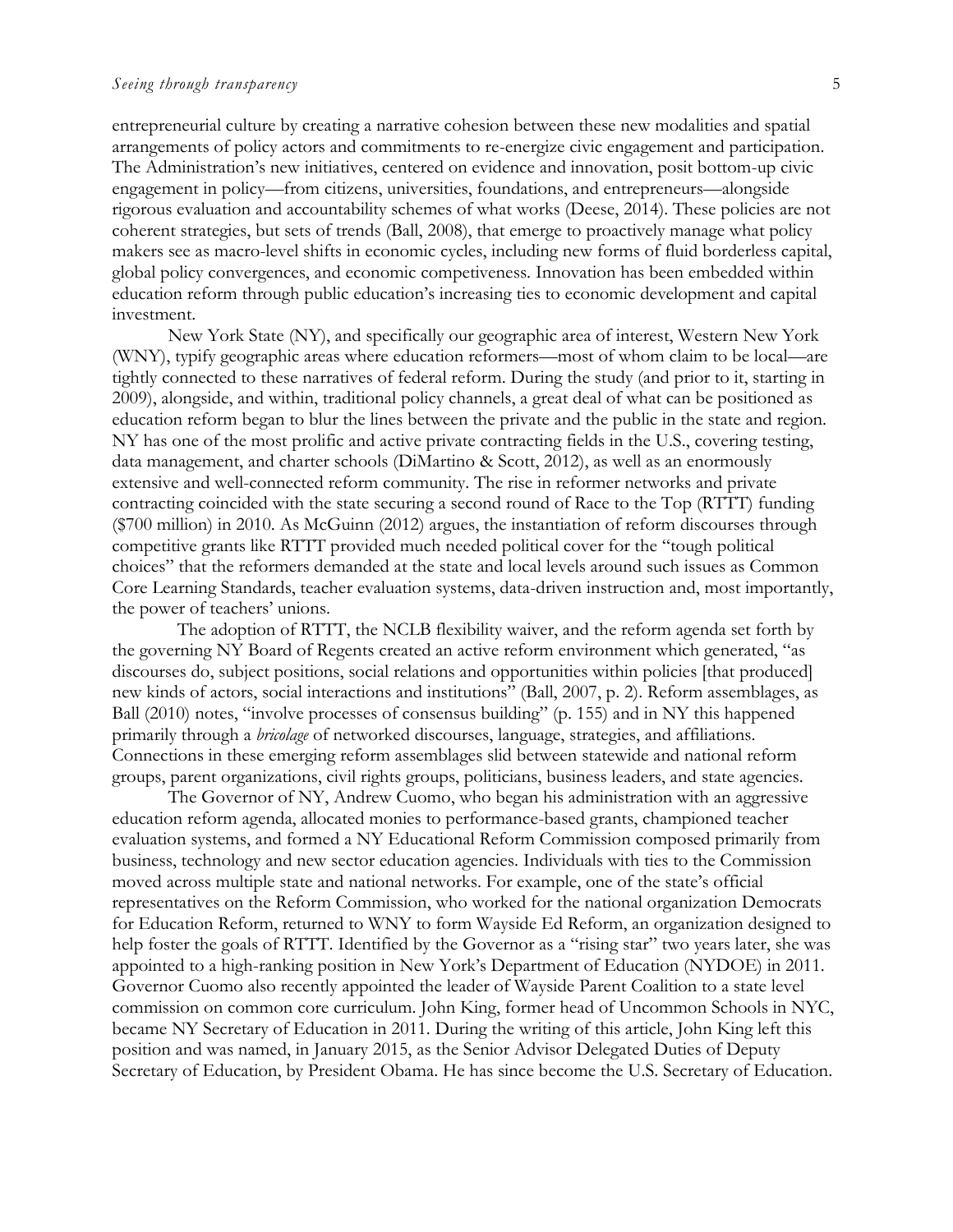# **Accountability and Transparency**

Much work (Au, 2010; Hursh, 2007; Koyama, 2013; Scott, Jabbar, LaLonde, DeBray, & Lubienski, 2015) has demonstrated that contemporary education policy and reform are part and parcel of a neoliberal movement that has infiltrated public education with increased efficiency objectives, achievement standards, funding competitions, and multilevel accountability. Schooling is not only in the service of the market, but actually becomes a state-sanctioned and supported competitive marketplace. A cornerstone of this competitive marketplace rests on increasing efficiency and improving decision-making through the increased generation, management, and utilization of quantitative school data (Hursh, 2007; Koyama & Kania, 2014). Contemporary education policy is characterized by the generation, manipulation, and publication of information in the form of numbers, quantitative data, statistics, and comparisons (Ozga, 2009).

The quantified information is presented as "evidence" in an explicit strategy to increase the effectiveness of education and as a way to make "reliable" school data available to the public. The reliance on quantitative measurement is what Lingard (2011) positions as "policy of/as numbers," in which numbers, including statistical comparisons at the school, district, state, national, and international levels, serve as technologies of governance or accountability. As stated by Fenwick and Edwards (2010): "In efforts to ensure that standards are achieved, practices are accounted for, made both calculable and representable," much effort and massive resources have been put into developing processes and agencies to hold education to account (p. 114). The quantification of education is a particular form of governance in the "audit society" (Power, 1997) or "audit culture" (Shore & Wright, 1999) that lends itself to devices of transparency to convey compliance.

Transparency is evoked to defend "[t]echniques for assessing, auditing and evaluating institutions" (Strathern, 2000, p. 309); however, this seems at odds with the empirical studies of market-driven education reform. Au and Ferrare (2014), in their study of the Yes On 1240, trace the networks of wealthy foundations and individuals who lent material and symbolical aid to local, grassroots non-profits, advocacy groups, and a pro-charter research center. Their efforts were revealed as part of a carefully orchestrated policy and media campaign to adopt a charter school initiative in Washington State. Because discourses and evidence around accountability were produced and disseminated through local advocates and tethered to a desire to "do right by lowincome children" both the local advocacy groups and the wealthy supporters appear to be part of locally constructed, grassroots endeavor, obfuscating the role of powerful and distant foundations and individuals. We found similar shifting and dissembling networks of education reform in our study.

So too did Scott and Jabbar (2014) expose the complex ways that foundations empowered intermediary organizations (IOs) to work with local reform oriented organizations to build grassroots support for accountability and privatization, to occupy traditional political channels in lobbying efforts, and to disseminate and produce research aligned with the goals of foundations. These dense reform networks situated within Denver, New York City, and New Orleans, have policy actors who shift between multiple organizations and state positions in what Scott and Jabbar call a "tight cohesion between policy makers, funders and IOs" (p. 253). The production and dissemination of research and evidence by IOs are often tied to a foundation's ideological goals, thus calling into question the real transparency and efficacy of evidence gathered for marketoriented and incentivized reform, and also its accountability to public scrutiny.

According to Hill (2006), transparency is merely part of "the current neoliberal project" in which "intensive testing...and accountability schemes are aimed at restoring schools" (p.1) to function effectively in reproducing the very social stratifications that federal education policy, such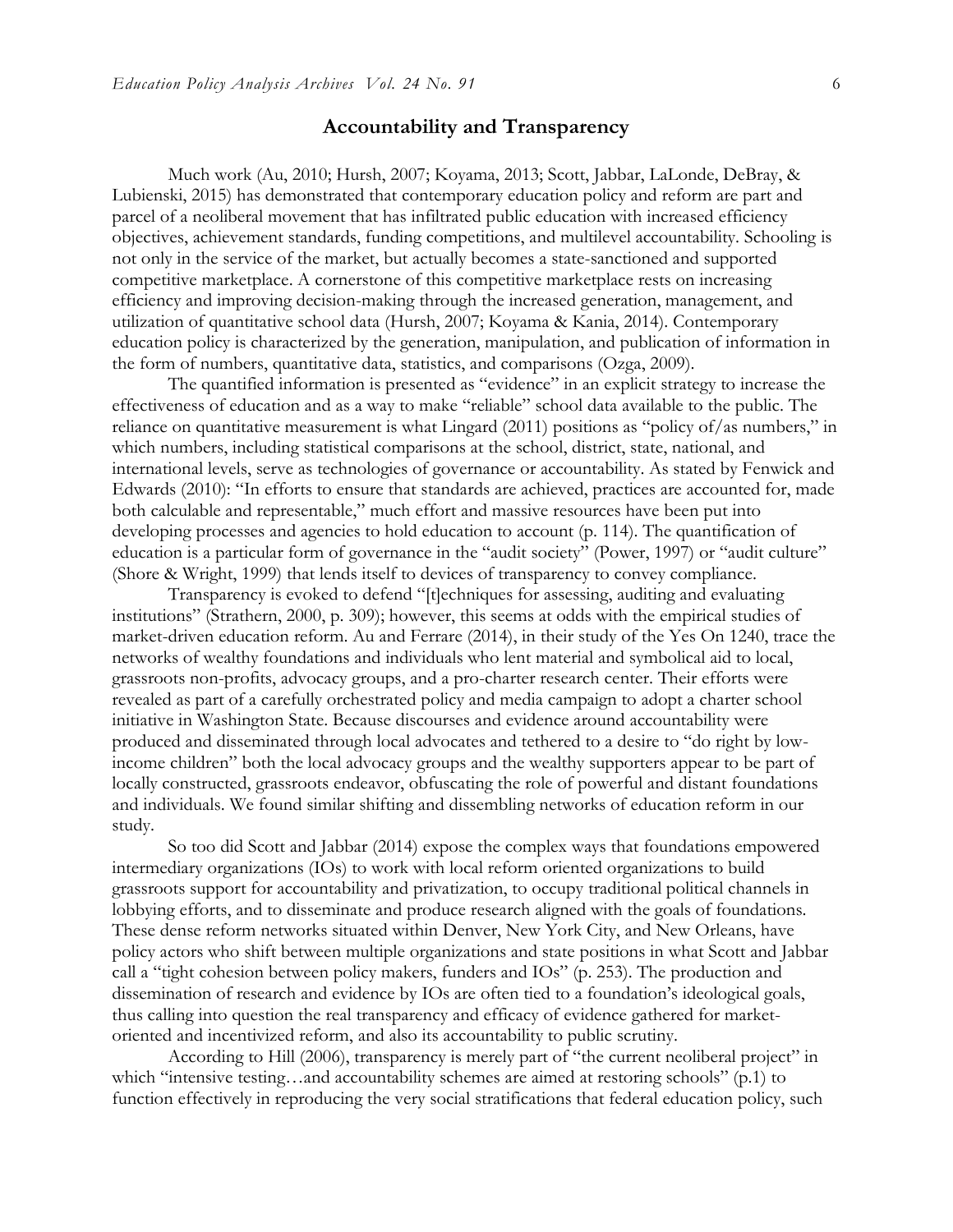as No Child Left Behind, are said to reduce. It also aims to change the public's response to government and business—and now, education processes that were once more securely in the domain of those working in schools. Lipman (2011), Lipman and Haines (2007), and Means (2008) who study Chicago's Renaissance 2010, note that privatization and market-oriented reforms of schooling need to be situated alongside of urban political economy and gentrification. They argue that Chicago's push toward accountability regimes, privatization and "get tough" strategies on failing schools—including the closure of a disproportionate amount of schools that served predominately low-income and minority students—was to reframe Chicago as a globally-oriented city of capital accumulation and international business. This re-mapping of urban space around powerful class interests and privatization, involved the gentrification of poor neighborhoods and the closing of schools within potential zones of re-investment. These plans, organized by powerful business and political interests, undercut democratic accountability by positioning accountability and transparency as apolitical and neutral tools of school reform.

In a similar fashion, post-Katrina New Orleans has become a hotbed for national, regional and local reformers to test accountability and privatization of public schooling on a large scale (Henry, 2016; Jabbar, 2015). Notwithstanding the trumpeting of reformers that New Orleans has been an unqualified success, Jabbar closely examines the state of the new reforms in context of New Orleans' inescapable history and local contexts. Despite the fact that market-oriented reforms are often thought to be class and race neutral and in the best interests of all students—particularly minority students—Jabbar argues markets "create new politics, a politics that, in this case, denies political motivations: the politics of no politics" (2015, p. 767). In her estimation, these reforms are situated in local histories shaped by racism and economic disenfranchisement and contestation over these reforms and democratic decision-making still continues.

Likewise, in a multi-year ethnographic study of No Child Left Behind, Koyama and Kania (2014) show that transparency can do more to legitimize the political action of those who promote transparency in education than it does to reform schooling. In that study, politicians, state education officers, city officials, school district, education leaders, and the media were found to use the transparency of numbers and quantified accounts of academic achievement to draw attention away from the ways in which NCLB negatively impacts poor, Black, and Latino youth. As Strathern (2000) argues, making something visible can also purposefully conceal something else. Transparency, having the ability to both reveal and hide, is doubled-edged.

 At first glance, making education data, especially schooling data, public, or at least publicly accessible seems crucial for evoking public concern and understanding. In fact, transparency reconfigures relationships between information, those people and institutions who ready it for public consumption, and the audience for who it is made visible (Power, 1997). However, transparency illuminates only selected information, providing an increasingly narrow account of education centered on what is measured and shared. Transparency is thus implicated as part of the construction of a variety of actors, devices, and organizations capable of generating, monitoring, maintaining, and circulating education data. Further, transparency represents not only the processes of monitoring and auditing, but also sets of practices, methods, and instruments aimed at producing particular kinds of information tailored for specific audiences (Barry, 2002)—which also become involved in sharing the information. In their examination of like-school comparisons in New York and Australia, Gorur and Koyama (2013) demonstrate how simplified quantitative accounts of education data, which are created for public consumption, are not accepted at face value, but are rather re-disseminated, challenged, and disrupted by the public.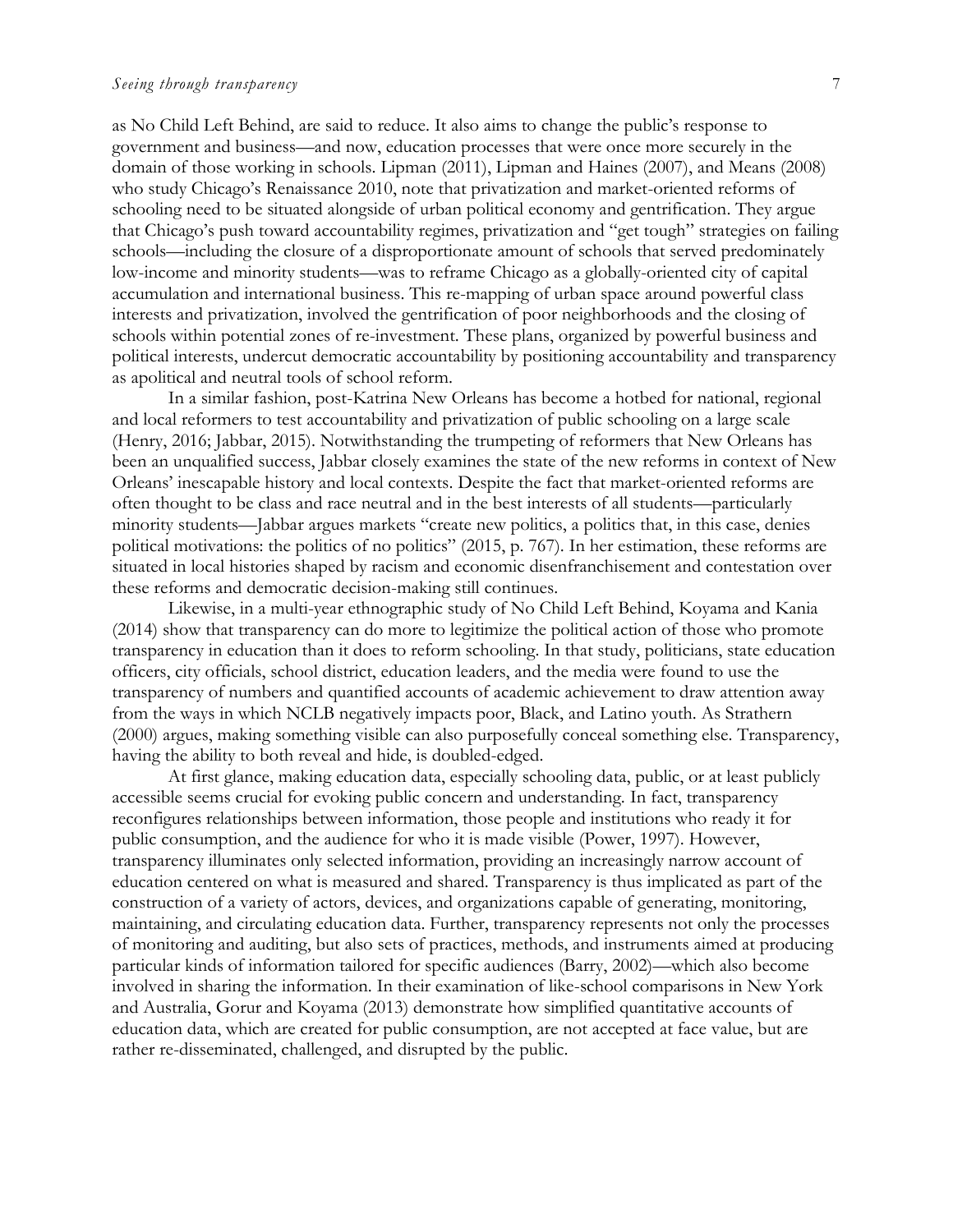## **Discourses across Assemblages**

The notion of assemblage we utilize emerges from actor-network theory (ANT) (see Latour, 2005), which can best be understood as a related set of material-semiotic frameworks, rather than a singular theory. ANT perspectives focus on how disparate human actors, their material objects, and discursive practices come together to form dynamic associations that bind together, to perform actions—in this study, to reform education. The strength of putting assemblage to work methodologically lies in its insistence on following the ongoing processes "made up of uncertain, fragile, controversial, and ever-shifting ties" (Latour, 2005, p. 28) rather than attempting to fit the actors and their activities into bounded categories, geographical sites, or groups of analysis. We trace the interactions between individuals and organizations, and policy that at first seem tangential, or only loosely related, to local education reform in Wayside.

Analytically, we use assemblage thinking to consider the material and the discursive entities involved in reform. We situate reform as a product of, and constituted by, sets of discursive practices, activities, and textual/material products. We consider the discourses as "practices that systematically form the objects of which they speak" (Foucault, 1997, in Ball, 1990, p. 17). Following Pickering (1998), we acknowledge the role in policy and reform for nonhuman or material actors. We concern ourselves with how these things "in texts...are continually coming into being, fading away, moving around, changing places with one another, and so on" (Pickering, p. 563). We demonstrate how objects with subjective investments, such as emails and blogs, mediate reform practices and "shape intentions, meanings, relationships, [and] routines" (Fenwick & Edwards, 2010, p. 6) in ways that are of consequence to the officials, reformers, activists, and public in our study.

We document the processes through which different reform actors come together, influence and change one another, and create linkages that eventually form a network of action and material, a process Latour refers to as "translation." We see "how entities relate to each other" (Gorur, 2013, p. 216) and how their interactions shape, divert, and exert force on the reform. Here, we trace the linkages in what we refer to as one emerging education reform network, which is often uncertain, temporary, controversial, and repeatedly, if not continuously, performed and constructed. We play particular attention to the discourse of transparency and what it does, and does not, accomplish in the network.

## **Research Curiosities and Methods**

The case study from which this paper emerged began in July 2011. Putting assemblage to work, as noted by Hamilton (2010), "is especially sympathetic to what Marcus (1995) calls a "multisited ethnography" that links data across different geographical spaces and times rather than focusing on a bounded local context (p. 4). Our case study began in Wayside, NY, a city that at the beginning of our study was characterized by a steadily decreasing native population, a declining body of highly-educated and skilled residents, and a shrinking economy. More recently, however, Wayside has enjoyed an upswing in housing prices, a resurgence in entrepreneurialism, and a revitalization of the downtown. Gentrification has also renewed persistent concerns about racial and class segregation in the city's neighborhoods and public schools.

To initiate a study of assemblage, one either begins by following the human actors, via interviews and observations, or first discursively analyzes material objects, such as texts, reports, and databases, serving as intermediaries that pass between actors and then following those material objects that become, with human investment, actors. The first author of this paper began by examining the material objects, namely policy documents and briefs associated with the federal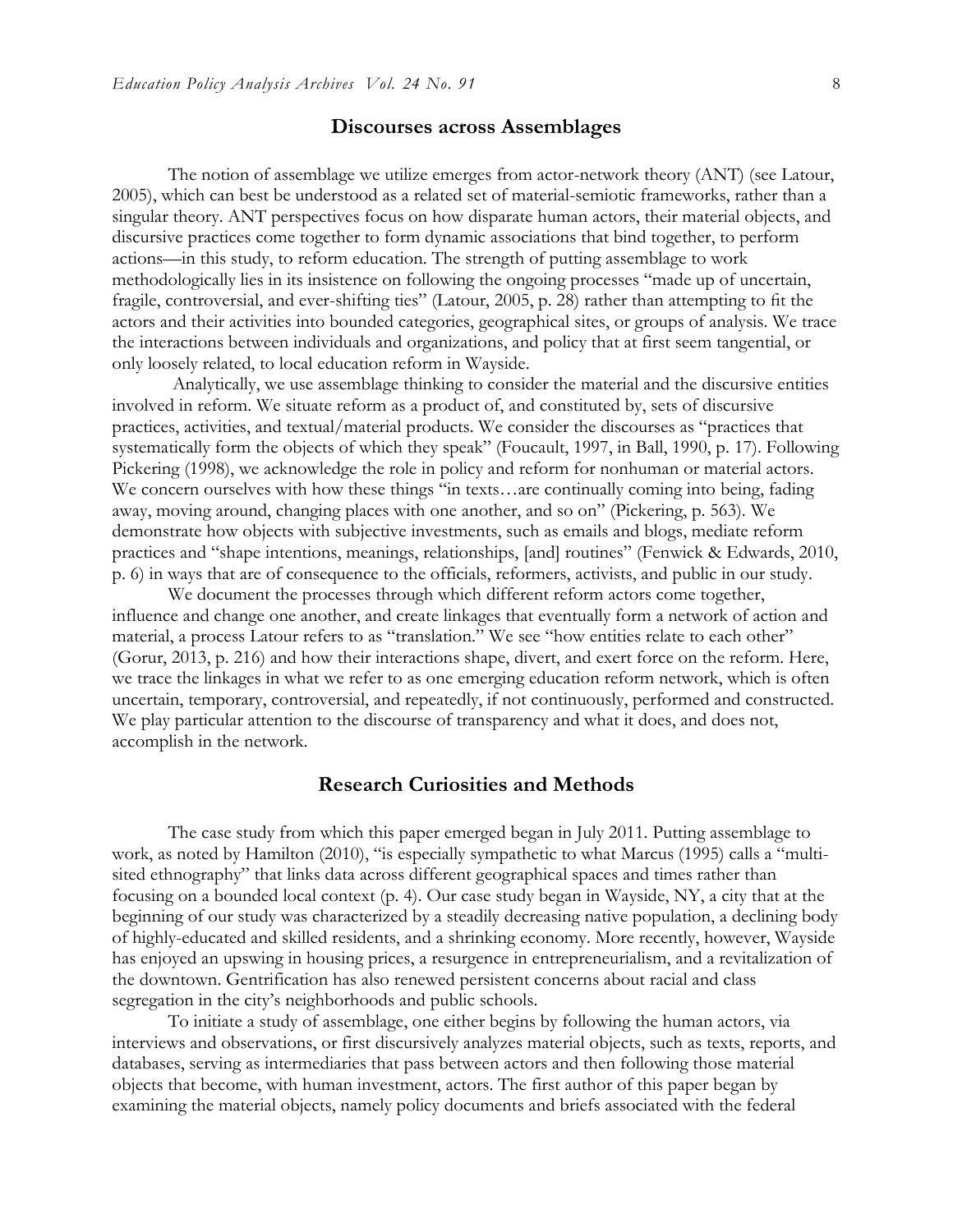### *Seeing through transparency* 9

programs, Investing in Innovation Fund (i3) and Race to the Top (RTTT), as well as a two neighborhood revitalization planning grants that had substantial education components. The second author began by attending meetings organized by Wayside Ed Reform, Wayside Parent Coalition, and Wayside Teachers for Change, and then interviewing their staff, volunteers, and others we met at the meetings or who were referenced by those interviewed.

- Wayside Ed Reform. Founded in 2009 Wayside Ed Reform is a non-profit education reform advocacy organization aimed at responding to what its director calls "the urgent and critical challenges in our public education system." Wayside Ed Reform provides the public with information on education policy and practices in Wayside. It seeks community-driven solutions. Through research, "grassroots organizing," and advocacy, it aims to engage parents, community members, and city leaders to take action on education issues. According to its website, it supports "progressive education reform initiatives" aimed at all students at the state and local levels. It demands "transparency and accountability from our local education system."
- Wayside Parent Coalition. This organization, which was created by the Wayside School District in response to persistent complaints about racism and classism in Wayside's schools is the parent voice of the District. Its primary mission, according to its leader, a self-described "political activist and parent," is to hold the district accountable for putting children and families first to ensure high academic achievement for all. The Coalition builds bridges between parents and the District, and closely monitors the implementation of parent involvement strategies. It is best known for its petitions against the District's discipline policy and for its walkouts against testing.
- Wayside Teachers for Change. This non-profit organization was founded in 2010 and is not associated with the NY State Teachers Union. Wayside Teachers for Change is devoted to presenting teachers" perspectives. According to its Facebook page, it is a community of dedicated individuals who both inform the public about education reform and also mobilize to challenge policy and practices in the Wayside School District. Among its most successful work are its sponsorship of debates between Wayside School Board candidates during election cycles. The founder serves on the advisory board of Wayside Ed Reform.

Despite identifying these three organizations early in our study, research utilizing ANT "is likely to have to be multi-sited, tracing the relations and flows of knowledge between government bureaucracies and activists, and between multinational companies, consultants and local populations" (Barry, 2006, p. 244). Thus, our study extended well beyond these three entities to include others enrolled in the dynamic network. Participants' connections shifted and elided traditional long-term partnerships, as new relationships were formed and novel alliances were made in reaction to politics and economics. We did not find a linear progression of actions through sites of official policymaking and implementation (e.g. state, region, district, school), which are more common to policy trajectory studies (Lingard & Garrick, 1997; Maguire & Ball, 1994). Putting assemblage to work in this study allowed us to examine the "diachronic, [which is] constitutively indexed in time" (Pickering, 1998, p. 85) across multiple linkages, groups, and agencies.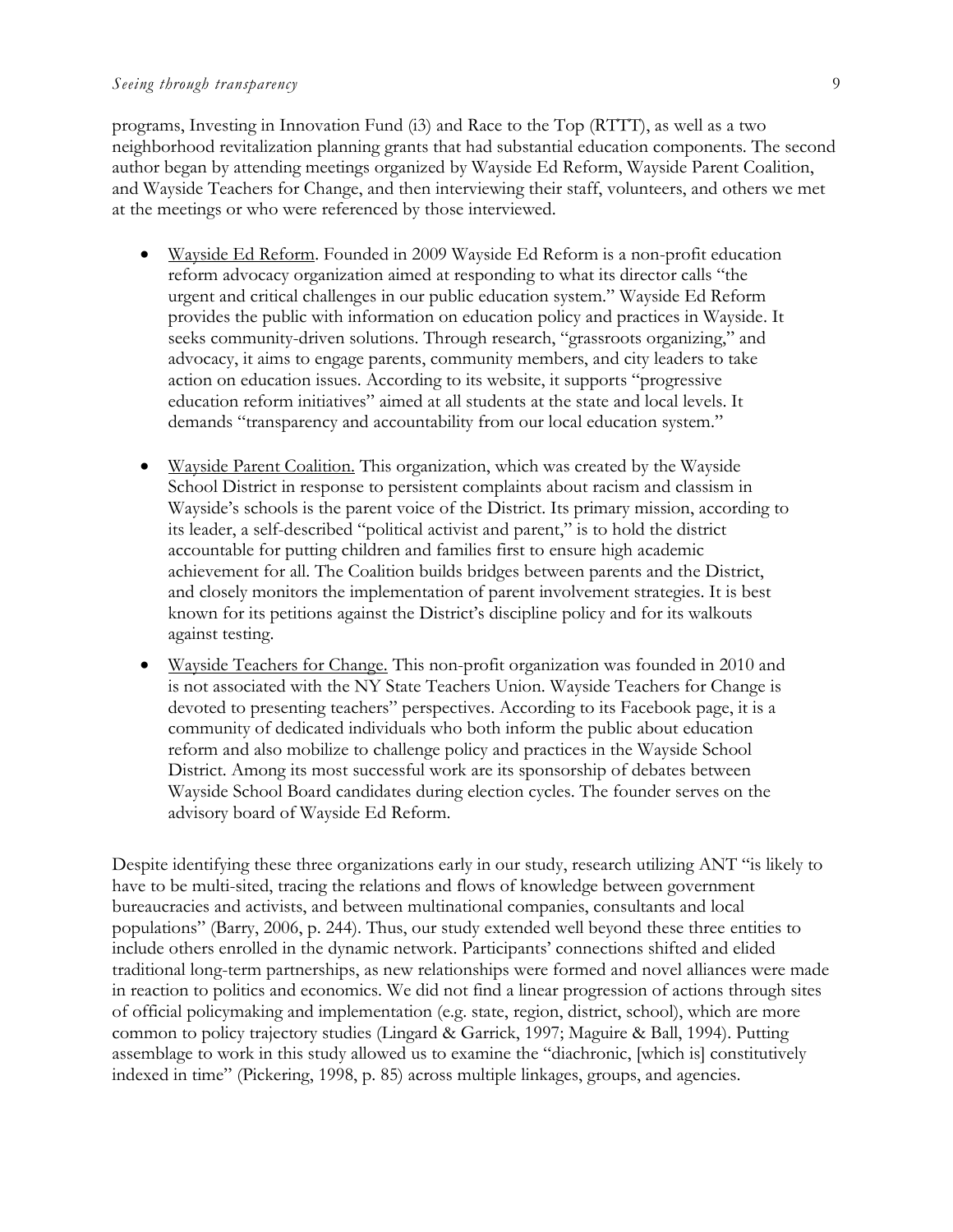By early August 2011, we had begun to literally map out the relationships between the documents, discourses, and multiple organizations, including the three Wayside reform groups described. By May 2013, when our research concluded, we had gathered the following data: fortyfive initial and fourteen follow-up interviews. (education reformers—including parents, community activists, teachers, local advocacy coalitions, elected city, state, and national officials, leaders of state and national reform groups) and 500 documents relating to NCLB, RTTT, and regional reform materials (see table 1). We also spent 75 hours reviewing online platforms (tweets, blogs, websites, speeches, press releases) and had amassed 100 pages of observational notes (meetings, press conferences, and rallies).

Table 1 *Summary of interviews and observations*

| Affiliation/Identification | Participants<br>interviewed once | Participants<br>interviewed more than | Observations at<br>meetings, events, |
|----------------------------|----------------------------------|---------------------------------------|--------------------------------------|
|                            |                                  | once                                  | summits, etc.                        |
| Local (WNY)                | 38                               | 10                                    |                                      |
| State (NY)                 |                                  |                                       | 25                                   |
| National                   |                                  |                                       |                                      |

*Note:* Many of the participants were associated with groups that cross local, state, and national levels. In this table, we associate the source of data with the affiliation through which the participant most identified at the time of the data collection.

Data was initially coded and grossly analyzed in NVivo 8.0. Secondary coding included a focus on the codes, such as accountability and transparency, which appeared with the highest frequencies. Finally, a finer disaggregation of codes and analysis associated with transparency was performed.

# **Findings: Accountability, Transparency, and Evidence in Education Reform**

Here, we introduce and analyze the education reform network in WNY, explore the relationship between accountability, transparency, and evidence, and draw attention to the ways in which transparency becomes embedded and performed in the reform network. As a notion, as a discourse, and also as a political tool, transparency appears to achieve support from those in and outside of schools associated with education reform and education policy. In our study the discursive construction of transparency was positioned not only as a means through which to account for education practices and policy, but also as a performance of accountability. As various actors put it to use, and acted upon it, transparency became less agreed upon, and its value was precarious in certain situations. Transparency, thus, became not a "matter of fact," which according to Latour (2005) would have been produced "out there," where it could have been understood as neutral and safe. Instead we demonstrate how transparency in our work can be better understood as a "matter of concern," that propelled action, invited controversy, and drew attention to the ways that it was produced, performed, and evaluated.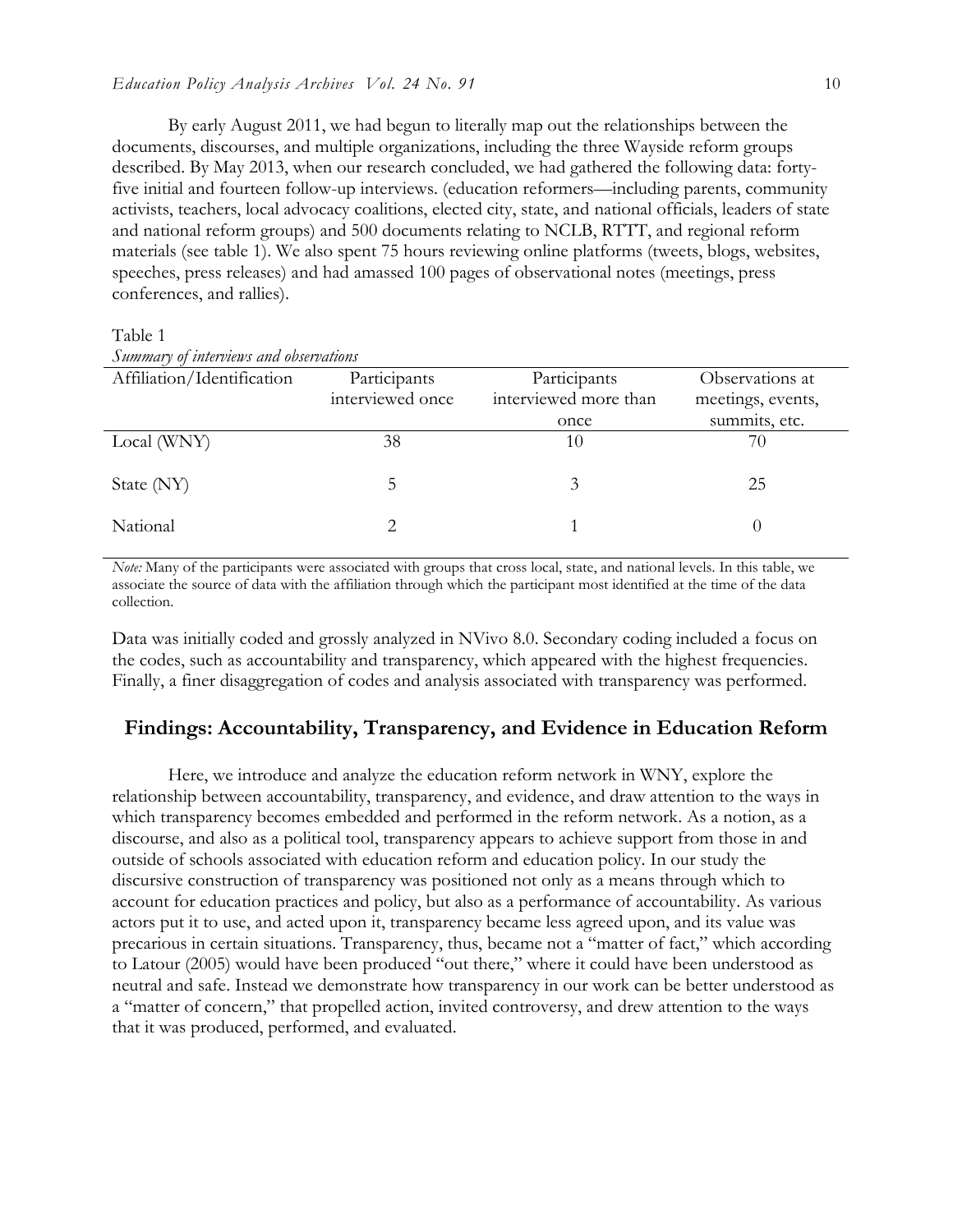#### **Reform, Accountability, and Advocacy**

Based on the interviews conducted in our study, there appeared to be wide-acceptance and praise for the initial work done by NCLB, and, in particular, its attention to data, accountability, and transparency. Even local reform groups, including Wayside Ed Reform, who on their websites, and in their marketing materials, claimed to be "progressive" or "liberally-directed," aligned their demand for more accountability and transparency with the Republican Party [\(https://cdn.gop.com/docs/2012GOPPlatform.pdf\)](https://cdn.gop.com/docs/2012GOPPlatform.pdf). As explained by a member of Wayside Teachers for Change, and a teacher at a Wayside charter school, who identifies as "definitely thirdparty with Libertarian leanings":

We need tests. I know. I know. That's controversial to say…We [teachers] aren't against accountability. I'm not. I use all kinds of assessments in my classes…No Child [NCLB] has gotten us some good data, and I use it to change lessons, add lessons, but I do that anyway…Teachers do that without big brother's oversight and hand slapping...We've always been accountable and, the new [proposed] teacher evaluations pretty much show that. Our stuff is public these days. I say: "Go ahead and look at what I do." What about the district? Let's see them be accountable, the district…If we're going to be held accountability and our kids" test scores are linked to our evaluations, then let's be transparent about everything in the District, not just convenient dirt on teachers and schools shared to shame us into submission (Interview, October 27, 2011).

Just as the NY teachers' union was protesting against the focus on testing and accountability, many individual teachers, like this one, were speaking in more nuanced ways about accountability—and transparency. They argued against utilizing transparency as a politicized response to events and incidences (i.e., pointing to teachers "ineffectiveness" by publically releasing test score data for each teachers' classes) , but instead were in favor of a more open display of all education processes for public scrutiny.

A Wayside School Board member in our study argued that if it wasn't for NCLB "and its mandate for data, data, and more data," we still wouldn't know what was going on in schools "even though we are, in theory, responsible for decisions there" (Fieldnotes, March 18, 2012). A staff member of Wayside Ed Reform equated the availability of school data to a complete understanding of the school system. "If it wasn't for the data reporting requirements of NCLB," he said, "we wouldn't understand what a failing school means. If we didn't have transparent data we really wouldn't know the state of our schools and this helps us see where the dysfunction is and helps people better gauge why we need change" (Interview, February, 12, 2011). Many of those interviewed made some version of this argument: NCLB demands data and accountability, and with these two things, there was transparency, providing many—including those who have responsibilities in the formal education system and those who find themselves part of education reform outside schools—a much needed view of schooling. Often, school and district officials used accountability and transparency interchangeably when speaking to us, and to the public.

Of note, several reformers in the study stated that the school board members remained, even after having access to the data, in the dark about schooling and education reform. A volunteer at a Wayside Ed Reform complained: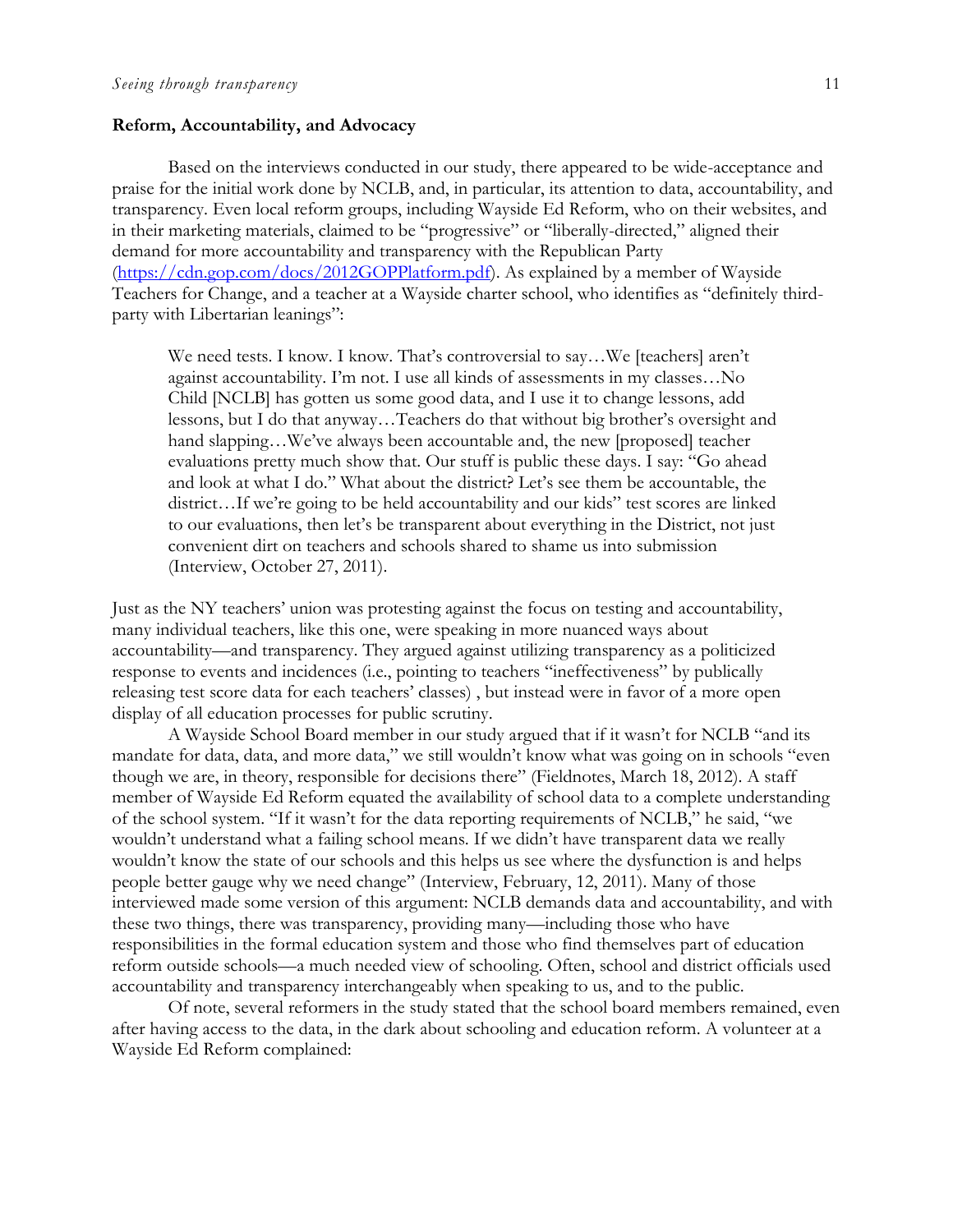It doesn't matter how much information they [the school board members] have. They're out of touch with what's going on in the local [ed reform] movement, and even so not with it when it comes to what's going on in schools…It's so ironic when you see them demanding more and more information and greater transparency from the superintendent and the schools and the principals and stuff, and then they are the most closed secret society in town. Totally corrupt. (Interview, November 30, 2012).

The volunteer was specifically angry that a charter school had recently hired a management firm to oversee its budget, and that the Wayside School Board had signed off on the agreement, while knowing that one of the district's board members was on the advisory board of the management firm. His concern proved valid; two years after this interview, an independent auditor concluded that neither the school nor the Wayside School Board noticed that the management firm was turning a large percentage of public funds into private gain, nor did they take action against the board member with the conflict of interest. After receiving the auditor's report, the State Education Department, not surprisingly, called for "more transparency" to be brought to financial agreements made between school boards and charter-management firms.

In Wayside, there had been a decade long division, if not active feud, between the school board and the teachers union, each claiming that the other was not being transparent in their practices. A parent active in Wayside Parent Coalition confirmed the discord and said that "in general, school boards just lack any transparency," making them very difficult for parents and education reformers to trust. "That's why we have all these parent and reform groups, to work against this gatekeeping of information," she said (Personal communication, September 1, 2011). The leader of Wayside Parent Coalition suggested that the reform groups were not invested in taking sides between the Board and the teachers, but rather just wanted to get beyond "all of the damn politics that keep these stupid arguments going year after year and just get the info to the people." He stated: "You need an education reform group [in the community]. They bring almost an intellectual capital to the situation…They get money from the right and the left for common, everyone's concerns (interview, January 30, 2012). Wayside Ed Reform received donations from organizations as seemingly disparate as the National Tea Party, the NY Democratic Party, and a WNY Chapter of the Libertarian Party of NY, and positioned itself as a mediator between policies/data and the wider community. They published extensive policy briefs with streams of national, state, and local data, created parent checklists and portals, cultivated politically minded community members, and maintained extensive Facebook and Twitter accounts blasting "edunews" to upwards of 5,000 followers.

Wayside Ed Reform interspersed their briefs, portals, and "edunews," with notions of transparency. Appearing to be "in the know" and "publically sharing" was crucial for the cultivation of reform networks and their self-legitimization. As a volunteer at Wayside Ed Reform explained:

Much of what [we] blast out is already out there on other websites, links deep in government stuff, but we make it way, so much, more easy to find…You can't really place a value on putting things all in one or two places so that parents know where to find it…They trust us for that…and we make sure to remind them that we are doing this for them, not for us…Joe Public sees us as experts because we serve them what he could probably get himself, but doesn't have the time or skills to get (personal communication, January 5, 2012).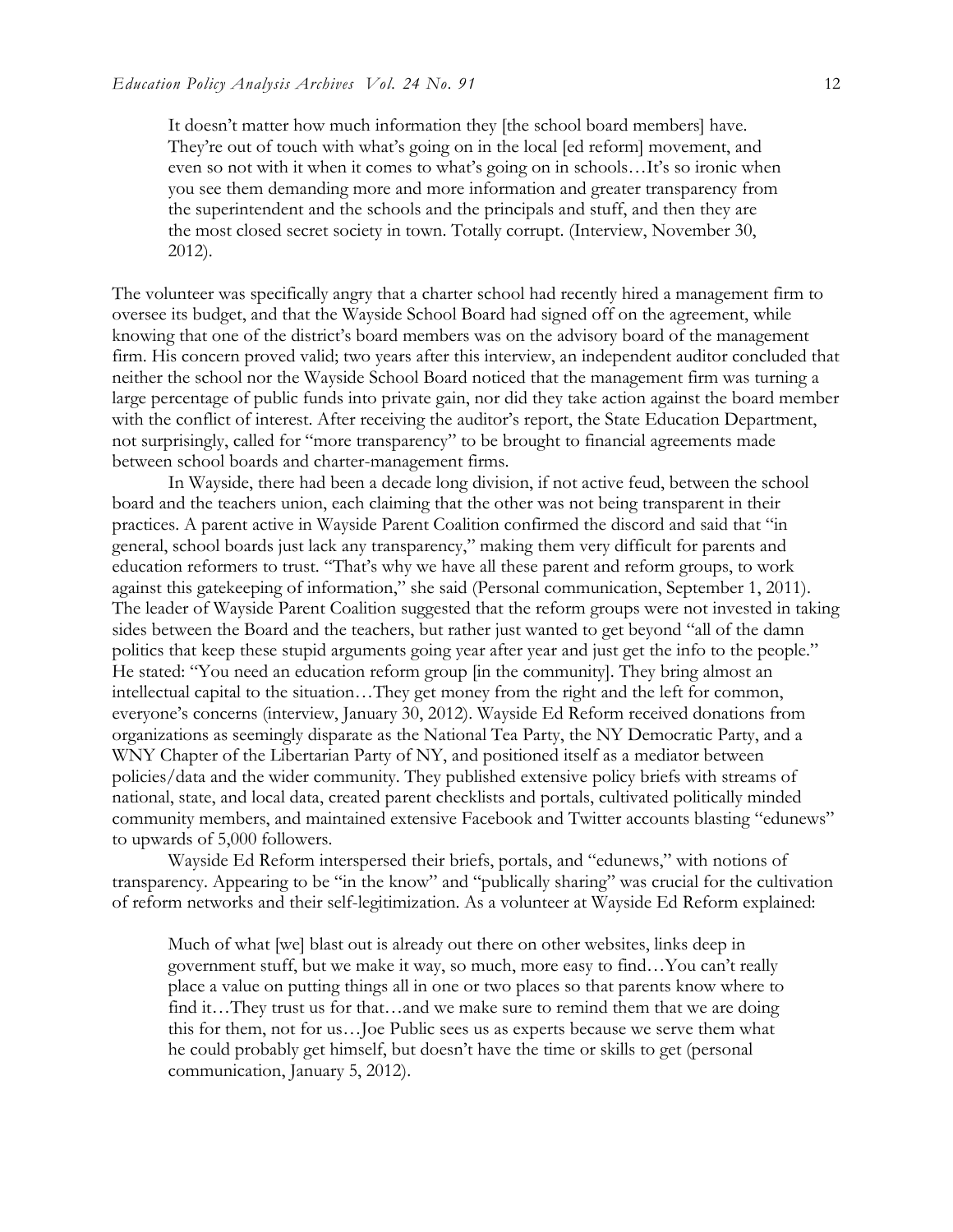#### *Seeing through transparency* 13

The Cofounder and Director of Wayside Ed Reform concurred, and stated: "The community relies on us for picking up the policy side, they rely on us for an update, to translate what a law means" (Interview, November, 20, 2012). The reporting of data emerged as an important function of these groups; and it was this data, and the trust that parents and communities leaders held in the exposure of this data, that helped the community at large become active reformers. One such parent, who had just returned from a Wayside Parent Coalition sponsored rally in the state capital said, "they [reform groups] have a kind of consistency-they are at every board meeting, they constantly keep up with the data. The reality is that parents don't have that luxury. You're still a parent—you still gotta go to work and church" (Interview, January,  $30<sup>th</sup> 2012$ ). In fact, as McGuinn (2012) argues, the commitment to data, accountability, and choice by state governments helped spawn the massive growth in education advocacy movements.

#### **Reform, Policy, and Discourse**

In WNY, certain reform narratives gained value from repeated acceptance and use. As the founder of Wayside Teachers for Change explicitly told the second author, echoing what others had said: "People using the same language all over the state, the ideas gain some traction and credibility." While social justice and equity were often named as underlying logics in reformer discourse, these logics become framed and re-positioned as technical manifestations of transparency aimed at data and accountability. This reflected the official narratives surrounding policy such as NCLB, which were often portrayed as improving education achievement of students of color and for closing the achievement gap between these and White students. However, as laid out by Hursh (2007), there is evidence that NCLB and similar neoliberal-informed reforms that center on standardized, highstakes tests and increased accountability do less to improve the education experiences of students of color and poor students than "to portray public schools as failing [in order] to push for privatizing education provided competitive markets" (p. 501). Koyama and Cofield (2013) concur. Their study of NCLB revealed that New York City's elected education officials, politicians, and school administrators often justify accountability in terms of global competiveness "while minimizing the ways in which racial disparities continue even a decade after the implementation of NCLB mandates" (p. 273). Instead, they found that racial achievement patterns were disguised and obscured with test-driven accountabilities touted as helping all students.

While study participants in this study claimed that their work was in the words of one member of the Parent Coalition, "based solely in social justice and progressive aims for society" (Interview, April 22, 2011), discussions of economic inequality and race as factors in education equity were absent in all but three interviews. When issues of poverty were raised during interviews by the authors, they were often dismissed as unimportant or "nothing new." As a principal of one of Wayside's Title I schools casually mentioned, "We've had poverty forever, and I mean, we have tried for years to deal with it and nothing has changed, it may be worse. We need to focus our attention on teacher effectiveness, holding unions accountable and making sure every kid has a good school to choose from" (Personal communication, January 21, 2012). Standardized testing—and a sharing of the test score reports and cross-school comparisons publicly—became the means by which the quality of schools, teachers, and students were measured. And this was, perversely seen as "fair," as it was applied to all and made transparent. We found no indication that most of reform organizations/actors in our study were centered on equity for poor students or students of color, even though Wayside neighborhoods were racially segregated, with the main North-South street dividing African American and White residents, and the city was one of the poorest in the country. The initiatives set forth by the reformers, and the information provided in the hard copy and online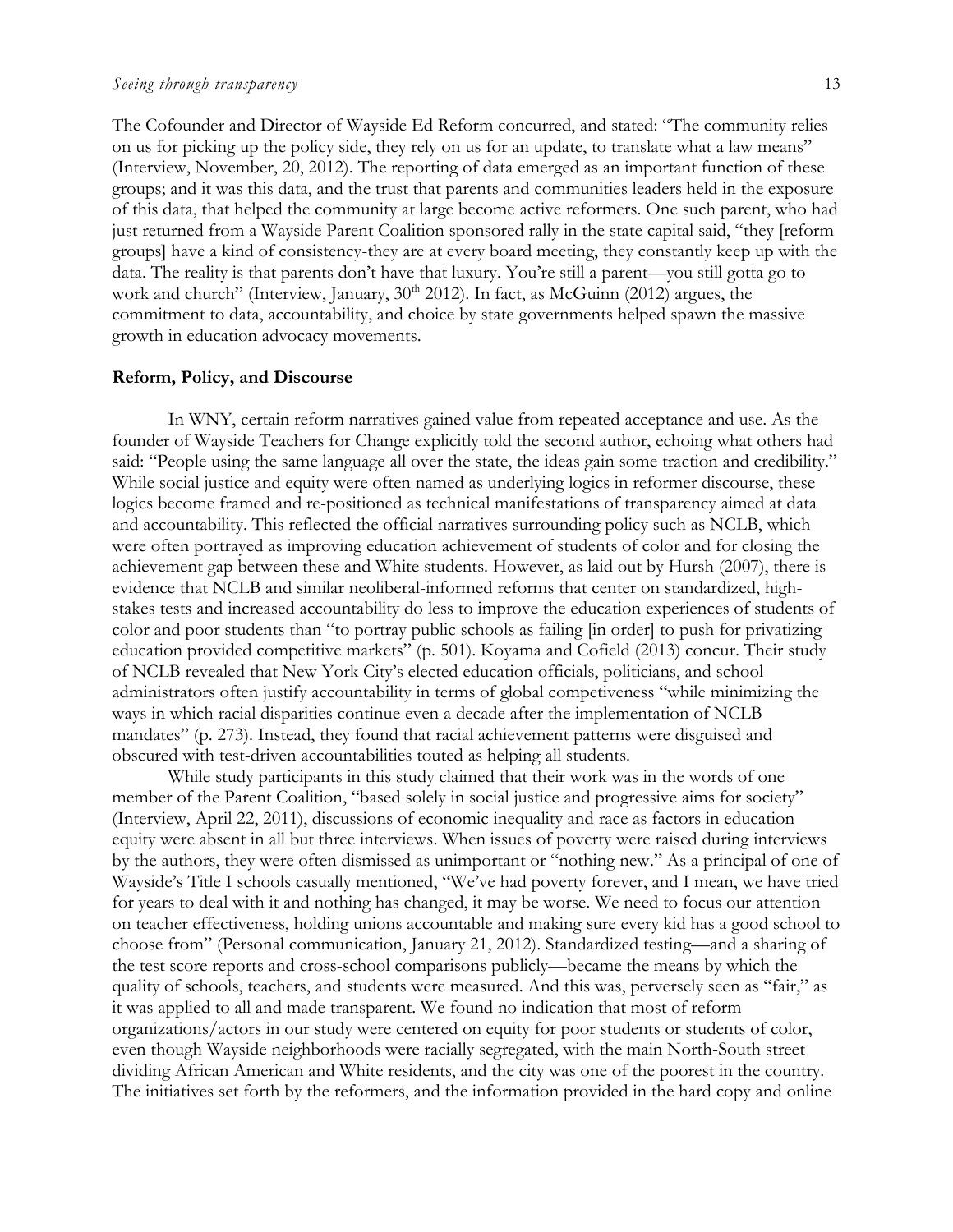materials did not explicitly focus on the racial achievement gap in Wayside. Only the Wayside Parent Coalition actively sought to reduce the disproportionate number of black students who were placed in special education or who received out of school detention.

Apparent consensus was, however, developed around the importance of transparency, making it nearly commonsense in this example. Yet, consensus, as we will see in a later example from this study, can also be a mask for hiding power, contestation, and relations of domination and exclusion. Strahern (2000) calls this "transparency of operation," a process which rests on the assumption that if organizations are open, critique and improvement are possible, "transparency made visible" (p. 313). The gaze of transparency yields a static narrative of information, one fundamentally grounded in discrete, timeless packets of information, shifting the narrative from contextually bound domains and potentially rich embedded understandings of practitioners to narratives of performance and scalability.

In this study, support for transparency appeared as apolitical and pragmatic policy fragments which framed lobbying campaigns; crisscrossed the state in various policy contexts; and found their way into mayoral platforms, crossing party affiliations and bisecting communities of color in a growing an interconnected networks of politics, advocacy, and reform. They traversed space and locality, erasing the contestation, differences, and context-rich temporality of their original iterations. Traveling across the emerging reform network, these discursive fragments, despite narratives of localism and flexibility in policy initiatives, became relatively fixed, static and ready to be "scaledup." The desire for local knowledge, actors and data played against translating these "transparencies" into ideas that could migrate and work across larger de-contextualized spatial arrangements.

For example, NY Governor Cuomo, amidst of a budget deficit, declared the state "open for business." He pushed for legislation designed to drive economic growth, to target areas for increased managerial efficiencies, to establish performance-based grants, and to increase performance outputs from an education system that "was first in the nation in per pupil spending and 34th in results" (Cuomo, 2011). The Governor repeated this fragment no less than 35 times in the six months after his State of the State address, in public policy speeches, on state government websites, embedded in media releases, and to gatherings of professional educators. It was used repeatedly as justification for the Governor appointed New York State Education Reform Commission and was also strategically used by reformers, carefully placed next to extensive pages of data and performance measurements of NYS students, in lobbying efforts, in speeches made at policy forums, in op-eds that appeared in various newspapers, and in the interviews conducted for this study.

Despite the complex political, social and economic arguments over school funding in NY, these discursive fragments became translated into politicians' decontextualized platform bullet points and reformers' rallying calls for change. These fragments were most certainly performative they were able to "label heroes and villains, create space for action, exclude alternatives, legitimate new voices, attribute cause and effect…" (Ball, 2008). They helped to re-position and re-configure traditional political and ideological affiliations, allowing groups once rarely aligned to find common talking points and strategic alliances. National groups, such as the Conservative Americans for Prosperity and Friedman Foundation, were linked to local parent organizations, state education officials, progressive community activists and Democrat-based reform groups through money, grants, board memberships, social affiliations, political struggles and activism. The belief in coalitions formed to "empower community ownership over schools and build broad coalitions of student activists" (Interview, Wayside Ed Reform member, July 2, 2012), was enacted in Wayside. The reform network was highly active, constantly evolving, and deeply engaged in community activism. Alliances were formed on the belief, "that the cloudy mess of educational bureaucracy can be made sensible with common sense and transparency in educational reform" (Interview,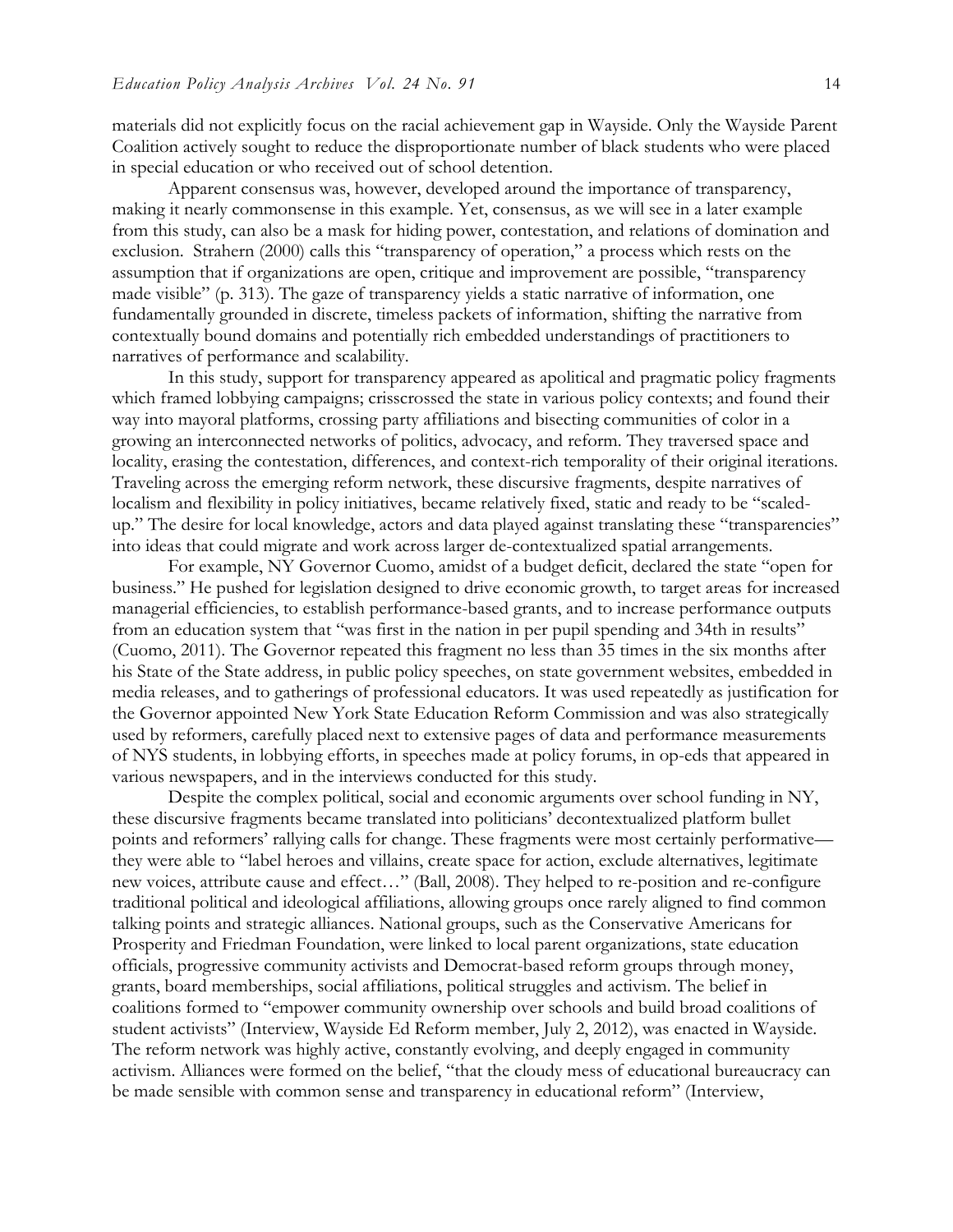volunteer, Wayside Ed Reform, November, 28, 2011). Yet, transparency was, and is, still not the one size fits all solution to the myriad of schooling issues in Wayside chronicled in a State Education Department report covering the years of our study. In addition to the cessation of funding for the Education Reform and Budget Act and the massive cuts to public school funding in 2010, other issues cited included: chronic student and teacher absenteeism, inadequate curricular material, rampant student expulsions, widespread teacher ineffectiveness, and a high percentage of persistent low-achievement across district schools. Transparency, through discourse, became a convenient way to define the problems in education as those that needed only illumination to solve.

#### **Reform, Actors, and Uncertainty**

One woman, who led an advocacy group in a WNY city near Wayside that supports school choice, and that works with Black civil rights leaders in Wayside and other NY cities, is a good example of a local education reformer in our study. She was tasked with constructing an education platform for a mayoral candidate in her city. The resulting platform was a collection of reformer narratives, federal and state policy initiatives and policy fragments of networked reformer language. It included detailed plans for data management and an office of education innovation that would create and manage "new informational tools" to empower parents" choices and make public bureaucracies more open. In all of her roles, she repeatedly called for increased transparency and the responsibility school districts had to parents. Testifying at the New York State Senate Education Committee Hearing in Wayside on October 16, 2013, one of the things she called for was for mandates increasing transparency. In that testimony, she argued that "[t]he public needs the full story if we are to engage in these discussions [about collective bargaining] in a meaningful and productive way." In the same testimony, she also argued that policy makers needed to be more responsive and responsible to schools and not allow teachers' unions to co-opt parent organizations. She was appointed in 2011 to serve on Governor Cuomo's Education Reform Commission. According to Commission documents, she was "the only parent representative on the Commission ... [and] she has been a vocal proponent of greater transparency and parental involvement in education policy discussions." She was a champion for transparency, where transparency was necessary, inevitable, and immutable.

However, notions of transparency, were in fact, quite uncertain. The following post published in the summer of 2012 on the blog of a teacher based in another WNY city brought this uncertainty to the fore:

Calling for transparency may do more harm than good. We must not forget the evils of government intervention and surveillance. Do we really want the government watching every move made in schools, in homeschooling? Should we continue to place transparency as an undisputed public good, we will contribute to our own peril. Those of us working for school reform will be watched and then called to account for our behaviors deemed oppositional to the public school system…

In response to the post, a teacher at a Wayside charter school wrote:

Are you kidding? You are making those of use {sic} who are true reformers working for change seem like paranoid idiots…Transparency is important and if we aren't transparent in our practices we aren't going to get the respect we deserve from those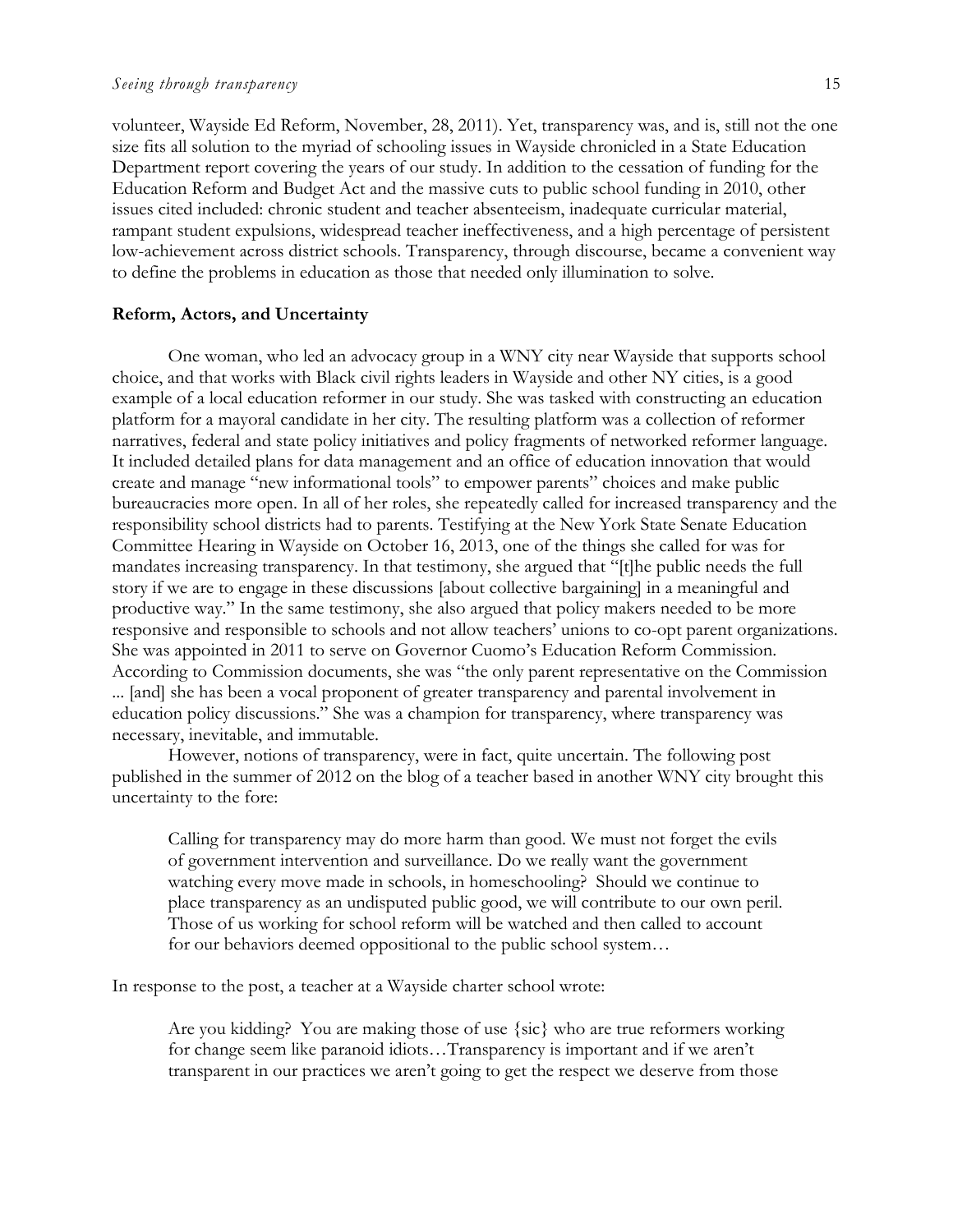working in "real" education….Groups like yours need to turn the lens on yourself in a "transparent" move…

Another person, a parent of a child attending a school in an upstate NY school outside of WNY, responded:

How can you want schools and government to be more transparent with their budgets [reference to the group's earlier blog post about budgetary transparency] and then shout "Big brother, big brother"! Shame on you.

Others who responded on the site posted similar opposition to the initial concern over transparency as surveillance. However, there were also those who supported the group's perspective.

Both the intent and the content of the blog post were challenged. The contextual and empirical complexities of transparency continued to defy the attempt by the group's blog to make them amenable to simple forms of evaluation and action. Instead, the posts can be understood as "contested and precarious multiplicities" that aim to order opinions, identities, and practices (Fenwick, 2010, p. 119). The blog, and other forms of social media, created an electronic record that was at once a discourse and a material object. Specifically, the controversy that arose in the blog was part of a technical zone of "conflict and negotiation among actors that would otherwise happily ignore each other" (Venturini, 2010, p. 261), but who now found themselves linked in a larger network.

Links and discourses in networks, and even networks themselves, though, can be temporal. After five days from the initial posting, 41 responses were still visible on the site, but several, including the one by the Wayside charter schoolteacher had been removed. Two weeks later, the entire blog strand was removed, which illuminates another important dimension of transparency the time frame in which information is made available to an audience. Once the original display of information was no longer available, the material was shared through second-hand accounts. The description of the blog thread was developed as part of the information which was re-distributed by those who had responded, those who read the responses, those who heard about the responses, and so on. The quality or accuracy of what was shared, and attributed to the blog, was uncertain; several parents and teachers who were interviewed after the blog thread was removed referred to it with misattributions and misleading interpretations for their own purposes without accountability to the initial blog ideas.

#### **Reform, Expertise, and Contradictions**

There exists a contradiction in education policy: the assumption that everyone knows what education policy is, what and who it should organize, and which practices it is intended to change when in fact, there is frequently little consensus or clarity about the aims and of such policy (Ball, 2000). The same can be said of education reform. Devices of transparency utilized in education reform provide an even greater (false) assurance that knowing, and what we know, can be evidence that reform is working. They can also be used, as they were in this study, to establish the authority of particular reformers.

For example, each year, the NY Department of Education issues report cards (with A-F grades) for public schools and districts within the state. These describe student performance on the state tests in English Language Arts, Mathematics, and Science, and measure each school's yearly progress, identifying schools in need of improvement. Based on these reports Wayside schools are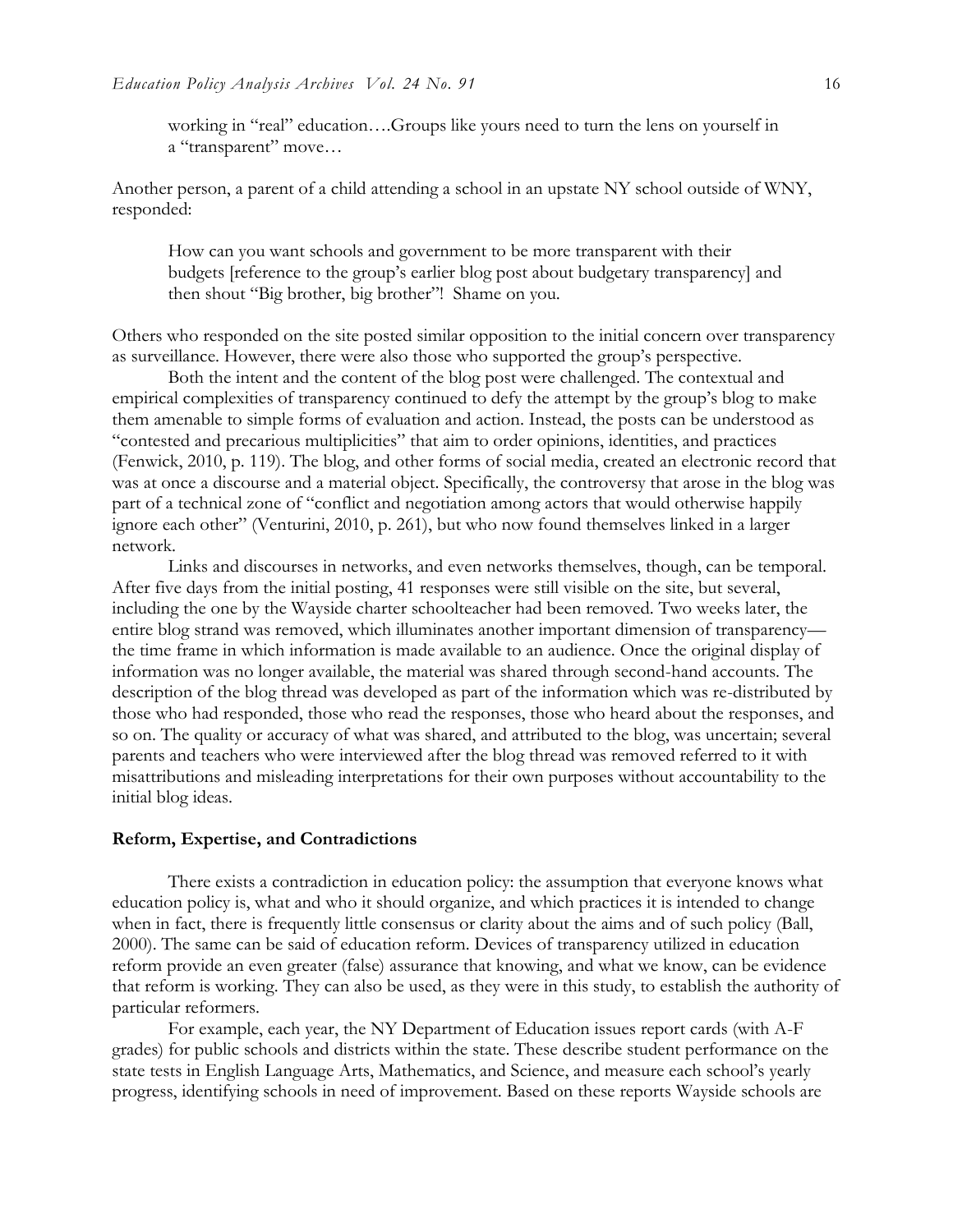comparatively ranked with schools found to be similar ("peer schools"). According to a Wayside School District administrator, sound methods and measures had been applied to rank schools' academic rankings in 2011-2012 across the district "since they were all shared out to the principals, the teachers, the kids, and their parents in the same way, they [the rankings] couldn't be argued about" (Personal communication, April 23, 2013). Making the information public also made it valid and reliable, according to the administrator. Of course, several principals whose schools received low rankings contested the rankings. The district and school board aimed to squelch the challenges to the rankings by offering additional comparative data, again to "everyone," via the district's website. Transparency, they assumed, would end the controversy. Yet, every bid to isolate, order, measure, tabulate and establish certainty with transparency was challenged, not only by those associated with the schools, but also by reform organizations, parent groups, and politicians. Making the rankings, and the data said to undergird them, public, did not make them unarguable.

In a more startling example, excerpts and summarized content from an email, written by a school district official in a city located in central NY entered the WNY education reform network. It circulated across listservs subscribed to by education reformers, teachers, and parents across WNY, and became public in one businessperson's statewide political campaign. Shared excerpts posted by Wayside Parents Coalition read:

As you know, the state has just released the school report cards. As expected we've improved, but still have a ways to go… [information about particular schools report cards]...I anticipate we'll be getting heat from parents, politicians, media, all the usual suspects…I'm asking you to talk, if contacted about the grade, about our efforts to become more open and to make our data more available to parents and the public. We can even talk about how we've made it possible for parents to access their kids' grades and assignments 24/7 with our parent portal…. Whatever you do, talk about progress in being more transparent and accessible… (Original email, dated April 7, 2012)

The leader of the Coalition added that this email demonstrated why he does not trust school district administrators: "Exactly why we know they aren't totally being transparent with us…they say they are, but see here [referring to the email], they aren't" (Personal communication, May 4, 2012). He added that "until they come straight with us—be transparent, we'll agitate and instigate for change" not only in Wayside, but beyond.

Once the email was "leaked" by the Coalition," according to a Wayside school principal, controversy "exploded" across the reform network, including Wayside Ed Reform, in which this principal held membership (Personal communication, June 1, 2012). She recounted her initial response:

I was in my office and a teacher, she's also a part of our [ed reform] group, stormed into my office and she's not a stormer. She threw the email on my desk and asked if I got it? No, I hadn't even seen it….She'd gotten it from a listserv and I knew there'd be trouble over this one (Interview, April 8, 2012).

The principal's prediction of "trouble" was accurate as word of the email, and the email itself, spread.

A member of Wayside Teachers for Change —a group that "works to improve public schools by advocating for an informed teacher voice in determining what is best for children"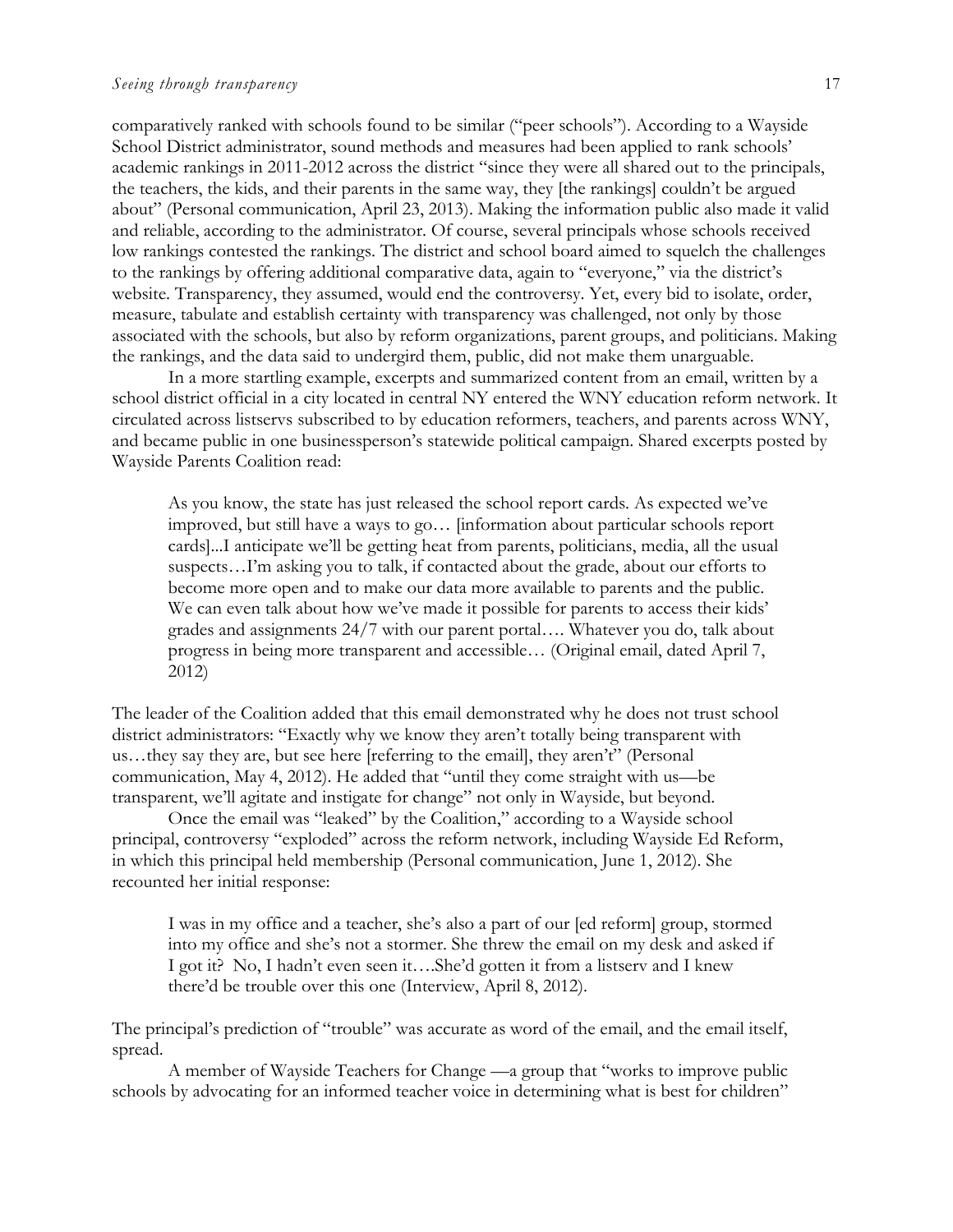(group's Facebook page) –shared what he called "the outrage" shared by teachers who had read the email:

I'm not surprised. Teachers I know aren't surprised. They're outraged! Really, this is how it all works? This is how we public educators look to everyone . . . We don't talk about what kids are learning and the cool stuff they're doing in schools? We don't even talk about how we've made academic progress and developing kids as good human beings. But, we talk about how we made, bought this, portal so parents can see grades. . . I'm so angry I don't even know why I'm calling them 'we.' That's not parent engagement or shared-governance or anything like what a democratic, socially just education looks like . . . (Email, April 11, 2012).

When asked about sharing the email with the public, the teacher who managed the Wayside Teachers for Change Facebook site said he didn't think that would help matters. It would only, in his opinion, draw more attention to the incompetence of the district administrators.

Other groups across WNY, however, aimed to use the email, as a way to gain support from the public. They made excerpts available through their listservs and referenced the email's main points at meetings. A member of a parent group in a city near to Wayside said that it would be a "good rallying point" for parents who saw the portal as a panacea to the "real and legitimate concerns of parents" and a volunteer at a state reform organization, said that the email was representative of the way that "all WNY governing bodies operate, claiming that transparency is reform" (Fieldnotes, July 25, 2012). Touting transparency as an important reform strategy by the district administrator came to be challenged, but the challenges themselves tended to get organized around the issues configured by transparency, thus reinforcing, if not objectifying, it. Notions of transparency, while not shared by all study participants temporarily brushed aside the particular, the local and the contextual, and operate on a universalizing rationale. Yet, the leaking of the email draws our attention, also, to how selective transparency can be in sharing and hiding information. Paradoxically, the email, while not intended for public consumption, pushed transparency in its message as a proactive solution to a school's low ranking.

# **Concluding Thoughts**

Reforms resituate or reposition actors. As seen in this article, parents can become policy actors, and politicians and business people can position themselves as education reformers. In their efforts to hold schools and those charged with governing schools accountable, they utilized, created, and manipulated tools of transparency, such as parent portals, websites, and blogs, to claim their rights in education reform. In fact, they emerged as part of the reform as they spun their own stories of transparency. As we demonstrate, notions of transparency in the reform assemblage privileged linear and undifferentiated conceptions of space, structure and causality, erasing any concept of the multiple temporalities and contexts that exist in particularized social domains. As bits of transparency discourse spread across the network, they gained purchase as local, national and global particulars were collapsed. Building alliances, often with the repetition of shared messages about transparency, became critical. As one Wayside Ed Reform employee said, "I don't care what the policy is—vouchers, merit pay, charters, corporate tax credits—if it works, we'll find partners to collaborate from the business and political sector and we'll back it" (Interview, July 2, 2012). So, under a broad umbrella of being transparent, and utilizing transparency to gain support and allies, disparate groups and individuals can join efforts.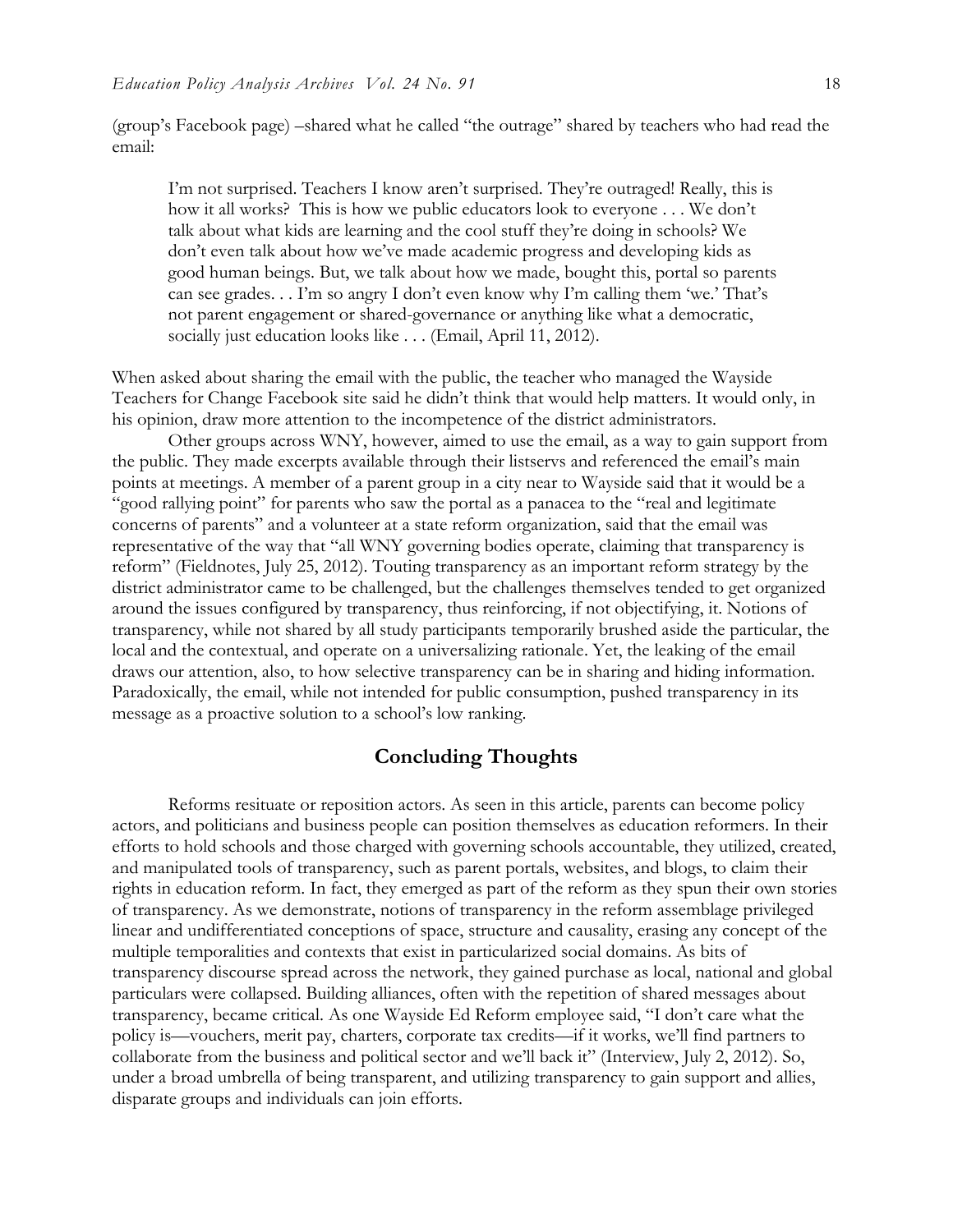### *Seeing through transparency* 19

However, evoking transparency in education reform does not make everyone equally nor adequately informed. In fact, within Wayside's education reform network the discourse of transparency was selectively mobilized as "entities negotiate[d] the connections when they come together, using persuasion, force, mechanical logic, seduction, resistance, pretense, and subterfuge, etc." (Fenwick & Edwards, 2010, p. 10). Transparency was effective in illuminating that which individuals, groups, organizations, agencies wanted to forefront in their branding, their marketing, and in their support gathers. Yet, illuminating or drawing repeated attention to select things, such as school data of funding inequities, also obscured, or kept in the background, other issues, such as persistent differences in academic achievement by race. Even more worrisome, transparency was often substituted for accountability. If an organization presented itself as transparent, even while hiding its ties to national political groups, such as the Tea Party, it claimed also its accountability to the local public. Discourses of transparency in education reform should not be considered the solution to education issues. Yet, transparency, in and of itself, is not necessarily bad. It is the discursive practices through which it gains certainty, stability, and legitimacy as the solution to issues of schooling that must be interrogated if we are to experience education reform.

## **Acknowledgements**

We dedicate this piece to Greg Dimitriadis, a friend, mentor, scholar, and colleague, who greatly influenced the thinking incorporated in this paper. We miss him dearly. We also thank Lois Weis, who, through her continued teaching, mentorship, and scholarship, also keeps Greg's work alive.

## **References**

- Au, W. (2010). *Unequal by design: High-stakes testing and the standardization of inequality.* New York: Routledge.
- Au, W., & Ferrare, J. F. (2014). Sponsors of policy: A network analysis of wealthy elites, their affiliated philanthropies, and charter school reform in Washington State. *Teachers College Record, 116* (11), 1-24.
- Ball, S. J. (1990). *Politics and policy making in education: Explorations in policy sociology*. New York: Routledge.
- Ball, S. J. (2007). *Education plc*. London: Routledge.
- Ball, S. J. (2008). *The education debate*. London: Routledge.
- Barry, A. (2006). *Technological zones. European Journal of Social Theory, 9*(2), 239-253. <http://dx.doi.org/10.1177/1368431006063343>
- Barry, A. (2002). *The anti-political economy. Economy and Society, 31*(2), 268–284. <http://dx.doi.org/10.1080/03085140220123162>
- Cuomo, A. (2011). New York at a crossroads: a transformation plan for a new New York. Annual State of the State address. Retrieved from<http://programs.governor.ny.gov/>
- Deese, B. (2014). Fiscal year 2016 budget guidance [Memorandum]. Washington, D.C.: Office of Management and Budget.
- DiMartino, C., & Scott, J. (2012). Private sector contracting and democratic accountability. *Educational Policy, 27*(2), 307-333.<http://dx.doi.org/10.1177/0895904812465117>
- Fenwick, T. (2010). (un)Doing standards in education with actor-network theory. *Journal of Education Policy, 25*(2), 117–30.<http://dx.doi.org/10.1080/02680930903314277>
- Fenwick, T., & Edwards, R. (2010). *Actor-network theory in education*. New York: Routledge.
- Foucault, M. (1977). *Discipline and punishment*. New York: Pantheon.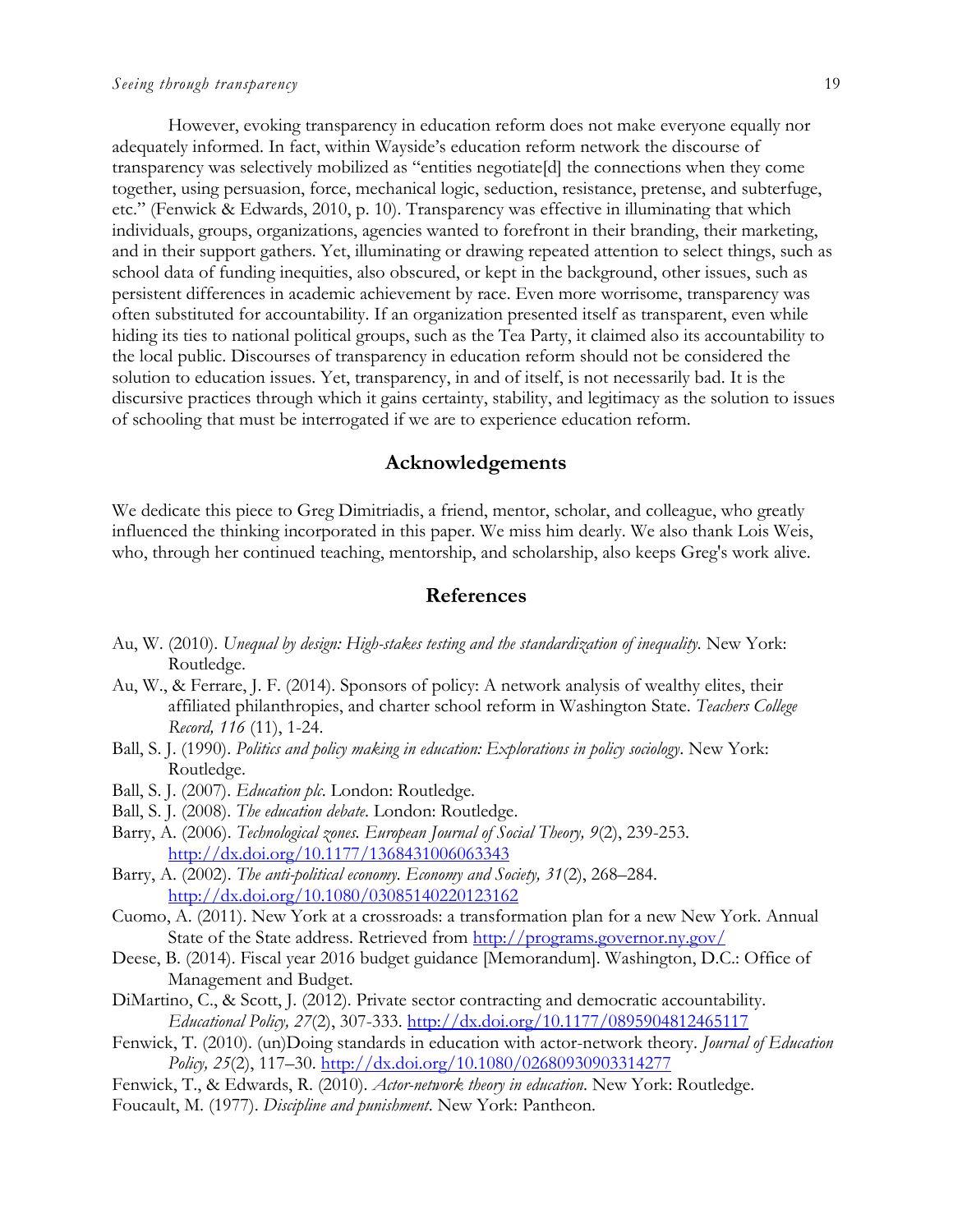- Fox, J. A. (2007). The uncertain relationship between transparency and accountability. *Development in Practice, 14*(4-5), 663-671. <http://dx.doi.org/10.1080/09614520701469955>
- Gorur, R. (2013). My school, my market. *Discourse: Studies in the Cultural Politics of Education, 34*(2), 214-230.<http://dx.doi.org/10.1080/01596306.2013.770248>
- Gorur, R., & Koyama, J. P. (2013). The struggle to technicise in education policy. *The Australian Educational Researcher, 40*(5), 633-648.<http://dx.doi.org/10.1007/s13384-013-0125-9>
- Hamilton, M. (2010). Privileged literacies: policy, institutional process and the life of the IALS. *Language and Education, 15*(2), 178-196.
- Henry, K. L. (2016). Discursive violence and economic retrenchment: Chartering the sacrifice of black educators in post-Katrina New Orleans. In T. L. Affolter & J. K. Donnor (Eds.), *The charter school solution: Distinguishing fact from rhetoric* (pp. 80-98). New York: Routledge.
- Hill, F. (2006). Class, capital and education in this neoliberal and neoconservative period. *Information for Social Change*, (23), 1-25.
- Hursh, D. (2007). Assessing No Child Left Behind and the rise of neoliberal education policies. *American Educational Research Journal*, *44*(3), 493–518. <http://dx.doi.org/10.3102/0002831207306764>
- Jabbar, H. (2015). Drenched in the past: The evolution of market-oriented reforms in New Orleans. *Journal of Education Policy, 30*(6), 751-722.<http://dx.doi.org/10.1080/02680939.2015.1047409>
- Jessop, R. D. (2002). *The future of the capitalist state*. Cambridge: Polity.
- Koyama, J. (2013). Global scare tactics and the call for US schools to be held accountable. *American Journal of Education, 120*(1), 77-99.<http://dx.doi.org/10.1086/673122>
- Koyama, J. P., Cofield, C. 2013. The theatre of competing globally: Disguising racial achievement patterns with test-driven accountabilities. *The Urban Review, 45*(5). <http://dx.doi.org/10.1007/s11256-012-0229-y>
- Koyama, J. P., & Kania, B. (2014). When transparency obscures: The political spectacle of accountability. *Journal of Critical Educational Policy Studies 12*(1), 143-169.
- Latour, B. (2005). *Reassembling the social: An introduction to actor-network-theory*. Oxford: Oxford University Press.
- Lipman, P. (2011). Contesting the city: Neoliberal urbanism and the cultural politics of education reform in Chicago. *Discourse: Studies in the Cultural Politics of Education, 32*(2), 217-234. <http://dx.doi.org/10.1080/01596306.2011.562667>
- Lipman, P., & Haines, N. (2010). From accountability to privatization and African American exclusion: Chicago's "Renaissance 2010". *Educational Policy, 21(*3), 471-502. <http://dx.doi.org/10.1177/0895904806297734>
- Means, A. (2008). Neoliberalism and the politics of disposability: Education, urbanization, and displacement in the new Chicago. *Journal for Critical Education Policy Studies, 6*(1), 1-22.
- McGuinn, P. (2012). Stimulating reform: race to the top, competitive grants and the Obama education agenda. *Educational Policy, 26*(1), 136-159. <http://dx.doi.org/10.1177/0895904811425911>
- Lingard, B. (2011). Policy as numbers: ac/counting for educational research. *Australian Educational Researcher, 38*, 355–382.<http://dx.doi.org/10.1007/s13384-011-0041-9>
- Lingard, B., & Garrick, B. (1997). Producing and practising social justice policy in education: A policy trajectory study from Queensland, Australia. *International Studies in Sociology of Education, 7*(2), 157-179.<http://dx.doi.org/10.1080/09620219900200009>
- Maguire, M., & Ball, S. (1994) Researching politics and the politics of research: Recent qualitative studies in the UK. *International Journal of Qualitative Studies in Education, 7,* 269-285. <http://dx.doi.org/10.1080/0951839940070307>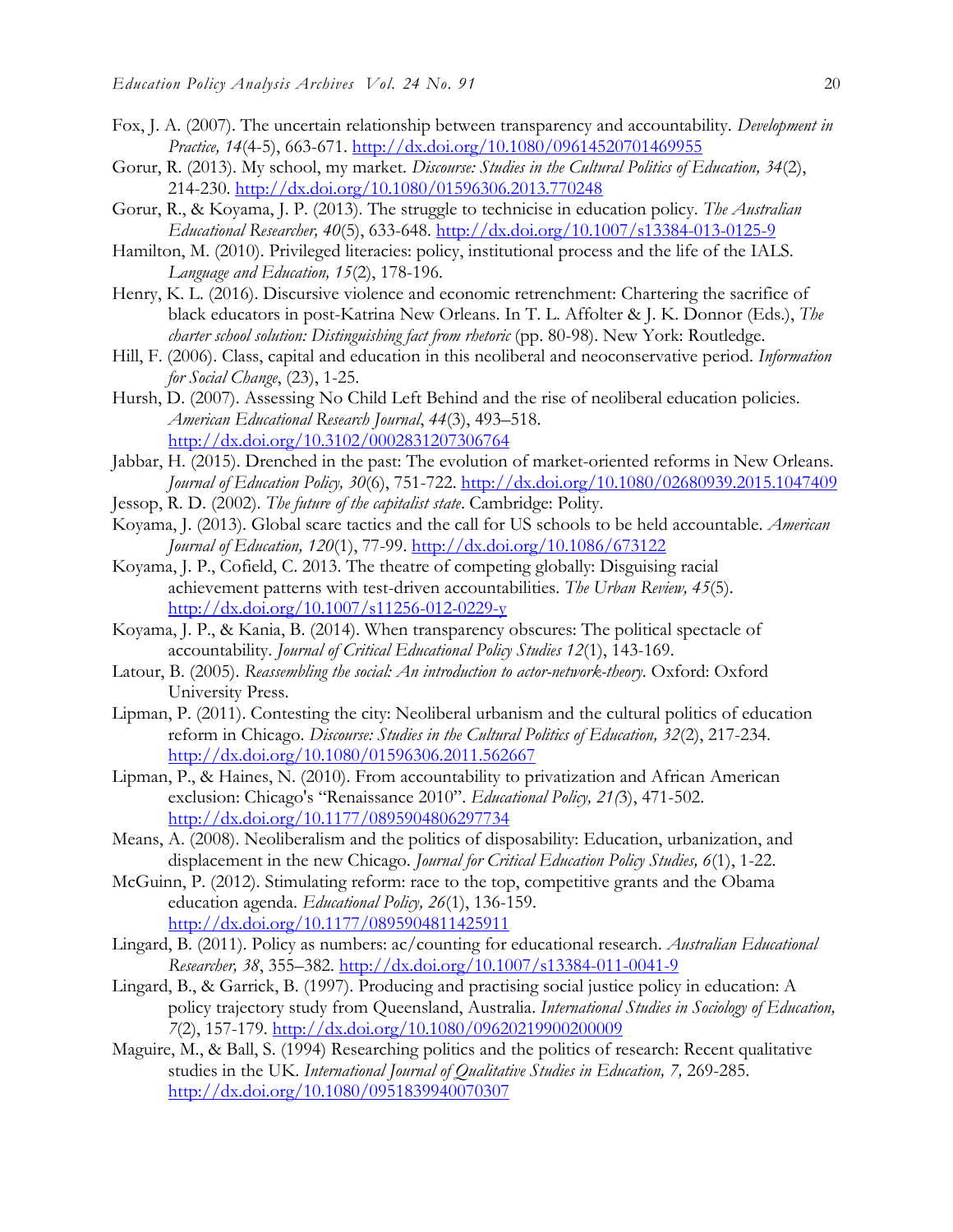- Ozga, J. (2009). Governing education through data in England: From regulation to self-evaluation. *Journal of Educational Policy, 24*(2), 149–62.<http://dx.doi.org/10.1080/02680930902733121>
- Pickering, A. (1993). The mangle of practice: Agency and emergence in the sociology of science. *American Journal of Sociology, 99*(3), 559-589.<http://dx.doi.org/10.1086/230316>
- Power, M. (1997). *The audit society: Rituals of verification*. Oxford: Oxford University Press.
- Scott, J., & Jabbar, H. (2014). The hub and the spokes: Foundations, intermediary organizations, incentivist reforms, and the politics of research evidence. *Educational Policy*, <http://dx.doi.org/0895904813515327>
- Scott, J., Jabbar, H., LaLonde, P., DeBray, E., & Lubienski, C. (2015). Evidence use and advocacy coalitions: Intermediary organizations and philanthropies in Denver, Colorado. *Education Policy Analysis Archives*, *23*(124),<http://dx.doi.org/10.14507/epaa.v23.2079>
- Shore, C., & Wright, S. (Eds.). (1997). *Anthropology of policy: Critical perspectives on governance and power*. New York: Routledge.
- Strathern, M. (2000). The tyranny of transparency. *British Educational Research Journal, 26*(3), 309-321. <http://dx.doi.org/10.1080/713651562>
- Venturini, T. (2010). Diving in magma: How to explore controversies with actor-network theory. *Public understanding of science, 19*(3), 258-273.<http://dx.doi.org/10.1177/0963662509102694>

# **About the Authors**

#### **Jill Koyama**

Associate Professor, Educational Policy Studies and Practice, University of Arizona [jkoyama@email.arizona.edu](mailto:jkoyama@email.arizona.edu)

### <http://orcid.org/0000-0003-0990-4930>

Much of Jill Koyama's work centers on the networked politics and policy of education, especially as they are accessed, challenged, and reshaped by those not assigned official policymaking status or power. Her research is situated across three integrated strands of inquiry: the productive assemblage of education policy; the controversies of globalizing education policy; and the politics of language policy and immigrant and refugee education.

## **Brian Kania**

Doctoral student, Educational Culture, Policy, and Society, SUNY at Buffalo [bskania@buffalo.edu](mailto:bskania@buffalo.edu)

Brian Kania's current research traces the linkages between contemporary education reform movements, technocratic policy initiatives and changes in the modality and function of the state. He is particularly interested in economic inequality and the intersections of social class, economic development and educational policies.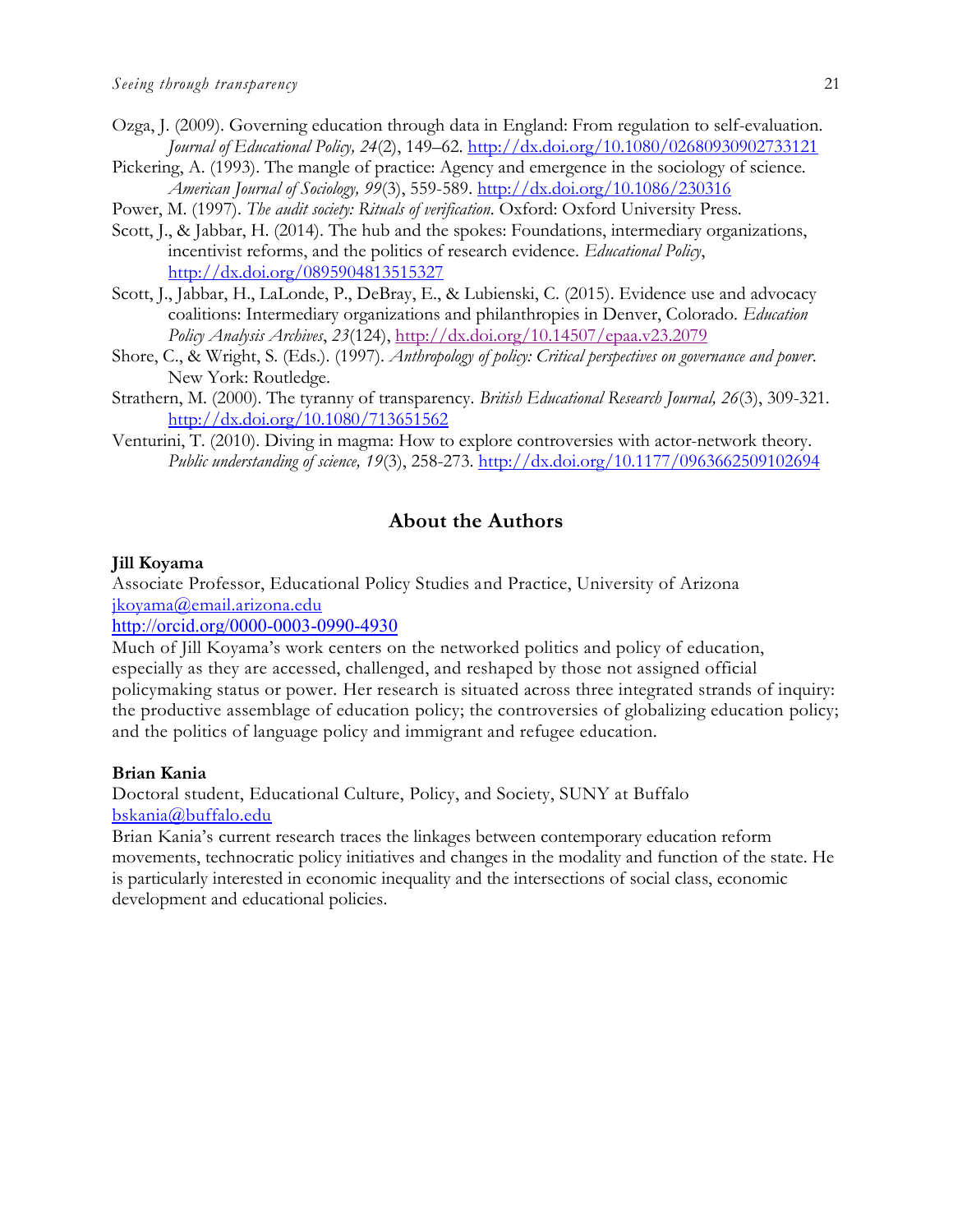# education policy analysis archives

Volume 24 Number 91 August 29, 2016 ISSN 1068-2341

## ര

SOME RIGHTS RESERVED Readers are free to copy, display, and distribute this article, as long as the work is attributed to the author(s) and **Education Policy Analysis Archives,** it is distributed for noncommercial purposes only, and no alteration or transformation is made in the work. More details of this Creative Commons license are available at

[http://creativecommons.org/licenses/by-nc-sa/3.0/.](http://creativecommons.org/licenses/by-nc-sa/3.0/) All other uses must be approved by the author(s) or **EPAA**. **EPAA** is published by the Mary Lou Fulton Institute and Graduate School of Education at Arizona State University Articles are indexed in CIRC (Clasificación Integrada de Revistas Científicas, Spain), DIALNET (Spain), [Directory of Open Access Journals,](http://www.doaj.org/) EBSCO Education Research Complete, ERIC, Education Full Text (H.W. Wilson), QUALIS A2 (Brazil), SCImago Journal Rank; SCOPUS, SOCOLAR (China).

Please contribute commentaries at http://epaa.info/wordpress/ and send errata notes to [Audrey.beardsley@asu.edu](mailto:Audrey.beardsley@asu.edu)

**Join EPAA's Facebook community** at<https://www.facebook.com/EPAAAAPE> and **Twitter feed** @epaa\_aape.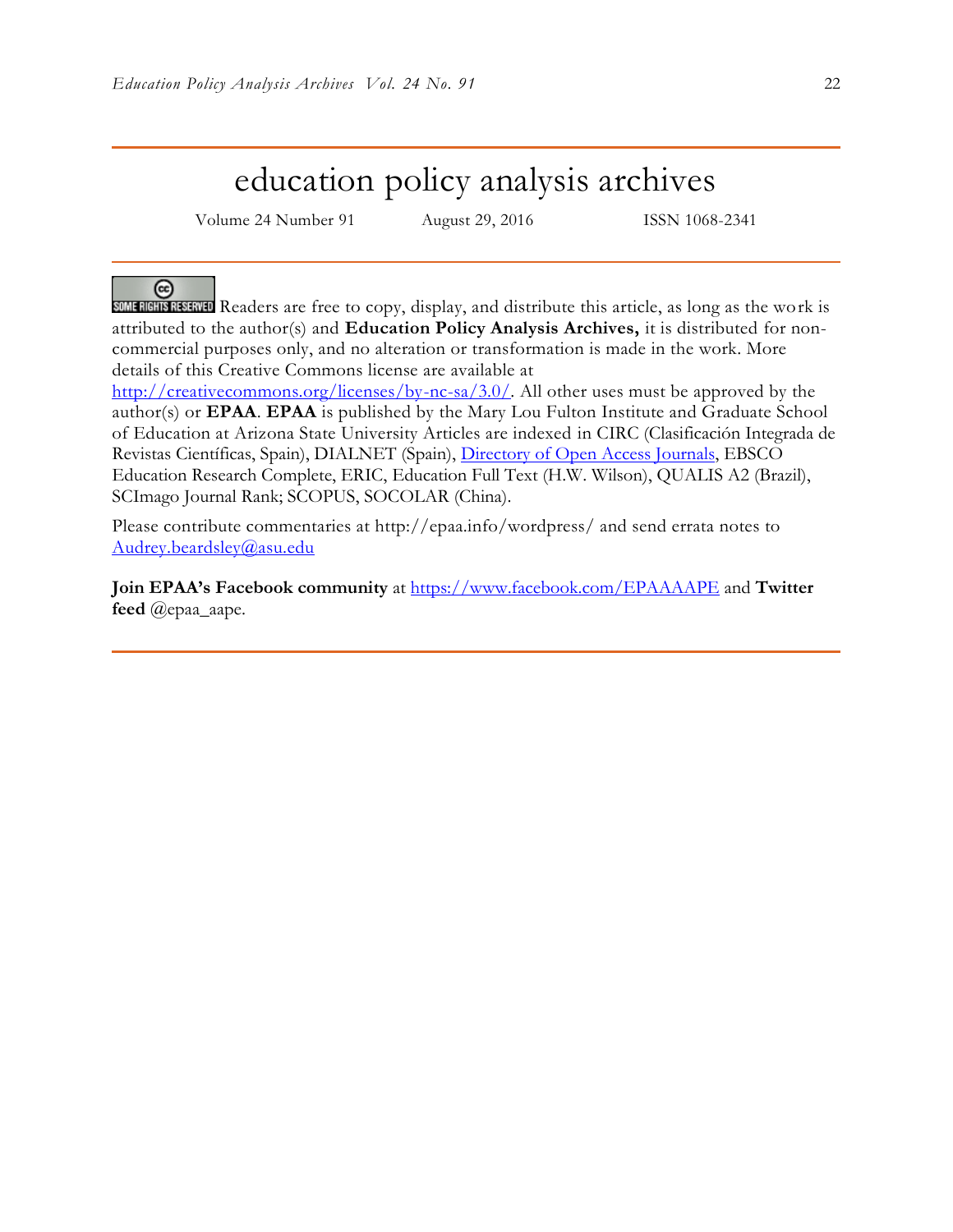# education policy analysis archives editorial board

## Lead Editor: **Audrey Amrein-Beardsley** (Arizona State University) Editor Consultor: **Gustavo E. Fischman** (Arizona State University)

Associate Editors: **Sherman Dorn**, **David R. Garcia**, **Eugene Judson**, **Jeanne M. Powers** (Arizona State University) **Cristina Alfaro** San Diego State University

**Gary Anderson** New York University

**Michael W. Apple** University of Wisconsin, Madison **Jeff Bale** OISE, University of Toronto, Canada

**David C. Berliner** Arizona State University

**Casey Cobb** University of Connecticut

**Arnold Danzig** San Jose State University

**Linda Darling-Hammond**  Stanford University

**Elizabeth H. DeBray** University of Georgia

**Chad d'Entremont** Rennie Center for Education Research & Policy

**John Diamond** University of Wisconsin, Madison

**Matthew Di Carlo** Albert Shanker Institute

**Michael J. Dumas** University of California, Berkeley

**Kathy Escamilla** University of Colorado, Boulder

**Melissa Lynn Freeman** Adams State College

**Rachael Gabriel** University of Connecticut

**Amy Garrett Dikkers** University of North Carolina, Wilmington

**Gene V Glass** Arizona State University

**Ronald Glass** University of California, Santa Cruz

**Jacob P. K. Gross** University of Louisville

**Julian Vasquez Heilig** California State University, Sacramento **Aaron Bevanot** SUNY Albany **Kimberly Kappler Hewitt** University of North Carolina Greensboro

**Aimee Howley** Ohio University **Noah Sobe** Loyola University

**Henry Braun** Boston College **Steve Klees** University of Maryland **Nelly P. Stromquist** University of

**Jaekyung Lee S**UNY Buffalo

**Jessica Nina Lester** Indiana University

**Amanda E. Lewis** University of Illinois, Chicago

**Chad R. Lochmiller** Indiana University

**Christopher Lubienski** University of Illinois, Urbana-Champaign

**Sarah Lubienski** University of Illinois, Urbana-Champaign

**William J. Mathis** University of Colorado, Boulder

**Michele S. Moses** University of Colorado, Boulder

**Julianne Moss** Deakin University, Australia

**Sharon Nichols** University of Texas, San Antonio

**Eric Parsons** University of Missouri-Columbia

**Susan L. Robertson** Bristol University, UK

**Gloria M. Rodriguez** University of California, Davis **R. Anthony Rolle** University of Houston **A. G. Rud** Washington State University

**Eric M. Haas** WestEd **Patricia Sánchez** University of University of Texas, San Antonio **Janelle Scott** University of California, Berkeley **Jack Schneider** College of the Holy Cross

Maryland

**Benjamin Superfine** University of Illinois, Chicago

**Maria Teresa Tatto**  Michigan State University

**Adai Tefera** Virginia Commonwealth University

**Tina Trujillo** University of California, Berkeley

**Federico R. Waitoller** University of Illinois, Chicago

**Larisa Warhol** University of Connecticut

**John Weathers** University of Colorado, Colorado Springs

**Kevin Welner** University of Colorado, Boulder

**Terrence G. Wiley** Center for Applied Linguistics

**John Willinsky**  Stanford University

**Jennifer R. Wolgemuth University of** South Florida

**Kyo Yamashiro** Claremont Graduate University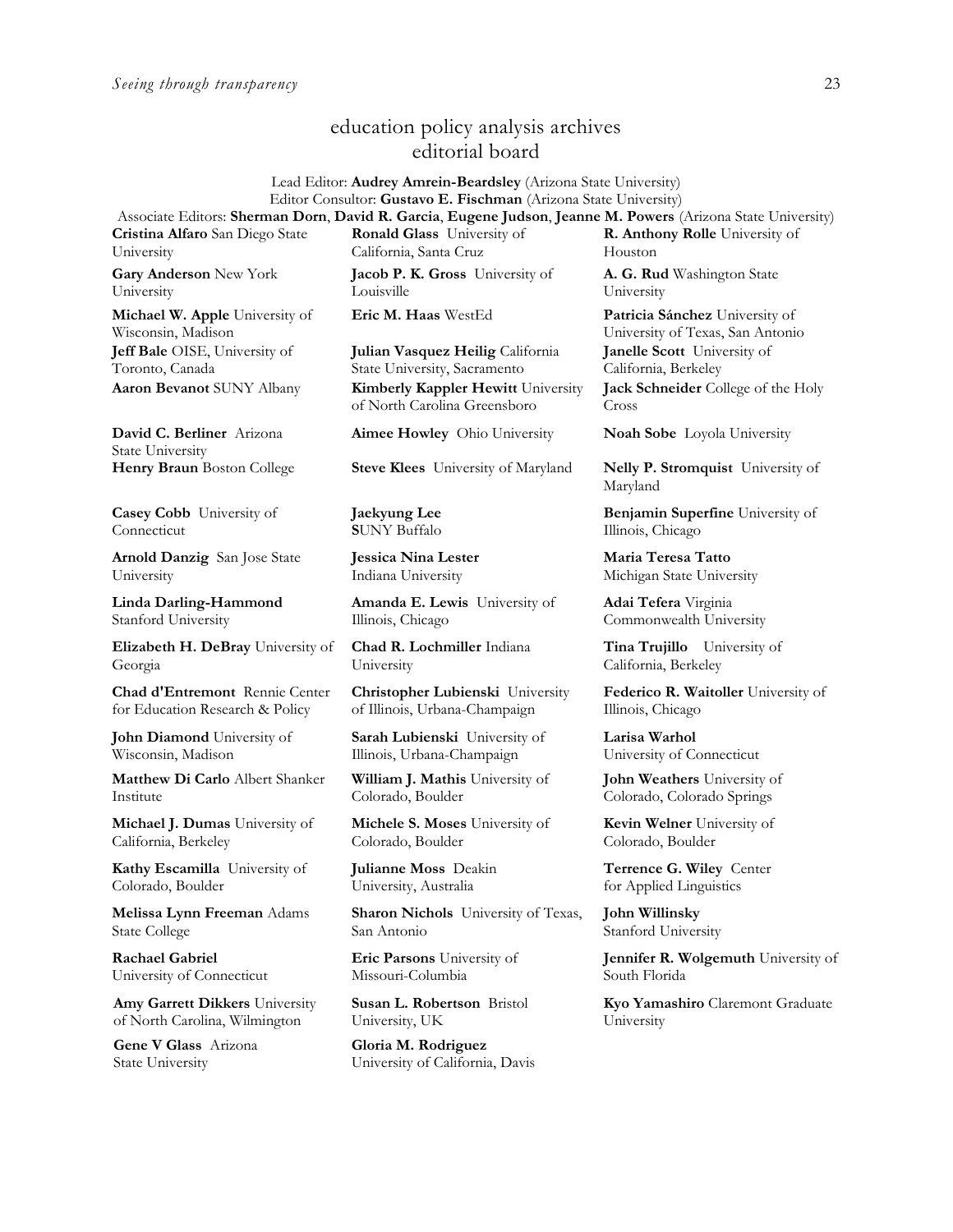# archivos analíticos de políticas educativas consejo editorial

Editor Consultor: **Gustavo E. Fischman** (Arizona State University) Editores Asociados: **Armando Alcántara Santuario** (Universidad Nacional Autónoma de México), **Jason Beech**, (Universidad de San Andrés), **Ezequiel Gomez Caride**, (Pontificia Universidad Católica Argentina), **Antonio Luzon**, (Universidad de Granada)

**Claudio Almonacid** Universidad Metropolitana de Ciencias de la Educación, Chile **Miguel Ángel Arias Ortega**  Universidad Autónoma de la Ciudad de México **Xavier Besalú Costa**  Universitat de Girona, España

**[Xavier Bonal](javascript:openRTWindow() Sarro** Universidad Autónoma de Barcelona, España

**[Antonio Bolívar](javascript:openRTWindow() Boitia** Universidad de Granada, España

**[José Joaquín Brunner](javascript:openRTWindow()** Universidad Diego Portales, Chile **[Damián Canales Sánchez](javascript:openRTWindow()** Instituto Nacional para la Evaluación de la Educación, México

# **Gabriela de la Cruz Flores**

Universidad Nacional Autónoma de México

**[Marco Antonio Delgado Fuentes](javascript:openRTWindow()** Universidad Iberoamericana, México **Inés [Dussel](javascript:openRTWindow()**, DIE-CINVESTAV, México

**[Pedro Flores Crespo](javascript:openRTWindow()** Universidad Iberoamericana, México

#### **Ana María García de Fanelli**

Centro de Estudios de Estado y Sociedad (CEDES) CONICET, Argentina

**Juan Carlos González Faraco**  Universidad de Huelva, España

**María Clemente Linuesa**  Universidad de Salamanca, España

**Jaume Martínez Bonafé** Universitat de València, España

**Alejandro Márquez Jiménez**  Instituto de Investigaciones sobre la Universidad y la Educación, UNAM, México **María Guadalupe Olivier Tellez**, Universidad Pedagógica Nacional, México **[Miguel Pereyra](javascript:openRTWindow()** Universidad de Granada, España **[Mónica Pini](javascript:openRTWindow()** Universidad Nacional

de San Martín, Argentina

**Omar Orlando Pulido Chaves** Instituto para la Investigación Educativa y el Desarrollo Pedagógico (IDEP) **[José Luis Ramírez](javascript:openRTWindow() Romero**

Universidad Autónoma de Sonora, México **[Paula Razquin](javascript:openRTWindow()** Universidad de San Andrés, Argentina

**José Ignacio Rivas Flores** Universidad de Málaga, España **[Miriam Rodríguez Vargas](javascript:openRTWindow()** Universidad Autónoma de Tamaulipas, México **José Gregorio Rodríguez**  Universidad Nacional de Colombia, Colombia **[Mario Rueda Beltrán](javascript:openRTWindow()** Instituto de Investigaciones sobre la Universidad y la Educación, UNAM, México **José Luis San Fabián Maroto**  Universidad de Oviedo, España

**[Jurjo Torres Santomé](javascript:openRTWindow()**, Universidad de la Coruña, España

**[Yengny Marisol Silva Laya](javascript:openRTWindow()** Universidad Iberoamericana, México **Juan Carlos Tedesco** Universidad Nacional de San Martín, Argentina

**Ernesto Treviño Ronzón** Universidad Veracruzana, México

**[Ernesto Treviño](javascript:openRTWindow() Villarreal** Universidad Diego Portales Santiago, Chile **[Antoni Verger Planells](javascript:openRTWindow()** Universidad

Autónoma de Barcelona, España

#### **[Catalina Wainerman](javascript:openRTWindow()**

Universidad de San Andrés, Argentina **Juan Carlos Yáñez Velazco** Universidad de Colima, México